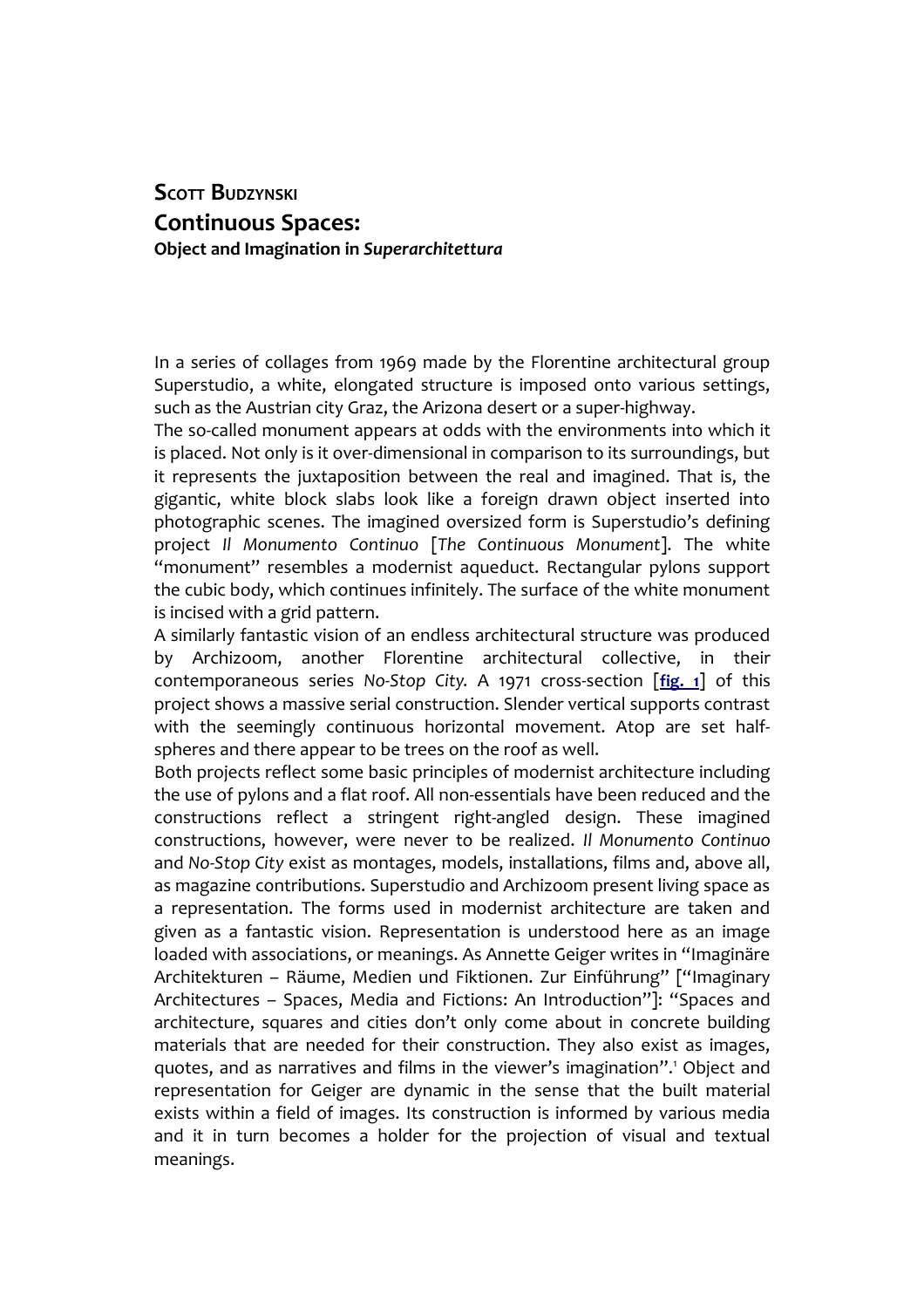The constructed environment may be seen as both material and imagined. In the case of the works of Superstudio and Archizoom, space is a movement of thought via texts and imagined constructions as if the viewer has entered into a fantasy of urbanism. I suggest thinking of their undertakings in object relational terms. A central idea in object relations theory, a direction in psychoanalysis, is the concept of potential space, or the movement between the real and imagined in which material objects are experienced in a state of play.<sup>[2](#page-16-1)</sup> That is, relationships between the physical and the imaginary are particularly dynamic. Christopher Bollas applies object relations and potential space to architecture and urbanism: "Indeed we might say that just as perspective in fine art was achieved through the architectural effects of Renaissance architecture (the extraordinary influence of Brunelleschi), our dream life is influenced by the perspectives accomplished in the architectural imagination".<sup>[3](#page-16-2)</sup> Buildings as well as cities are considered in this direction of object relations as receptacles for ideas and fantasies as well as constructions that give structure to fantasy or a type of free thinking. Evocative buildings can set off a series of associations in the recipient in an act similar to dreaming and allow for a creative rethinking of the given environment and its architectural objects.[4](#page-16-3)

In the development of modernist architecture, text and image played an important role in introducing new forms to the public. Le Corbusier's 1923 *Vers une architecture* [*Towards a New Architecture*] presents images of modern architecture together with stylized photographs of grain elevators, cruise ships, airplanes as well as the Pantheon.<sup>[5](#page-16-4)</sup> New architecture, which in itself may have been difficult to be comprehend by the contemporary public, could thus be placed in an arrangement of associations. The ordering of image and text in works like *Vers une architecture* or Sigfried Giedion's 1929 *Befreites Wohnen* [*Freed Living*], however, supported buildings and environments that were meant to realized materially. While appearing (ironically) modernist, Superstudio and Archizoom's projects open up the possibilities of architecture past its material limits, re-imagining rationalist-functionalist constructions and heightening and freeing up the play of associations set off by modernist structures. It is this radical element of the works of Superstudio and Archizoom that I will analyze in this paper in relation to concepts of space, image and the expanded notion of architecture in the 1960s.

Begun at the end of the 1960s, Superstudio's *Il Monumento Continuo* and Archizoom's *No-Stop-City* realize the critical possibilities of the complex and intermedial space of architecture. The potentiality of imagined objects moves past the built form and challenges the recipient to rethink his/her position in regards to the constructed environment. Art Historian Thomas Crow reads this interventionist nature as characteristic of the art of the 1960s: "The means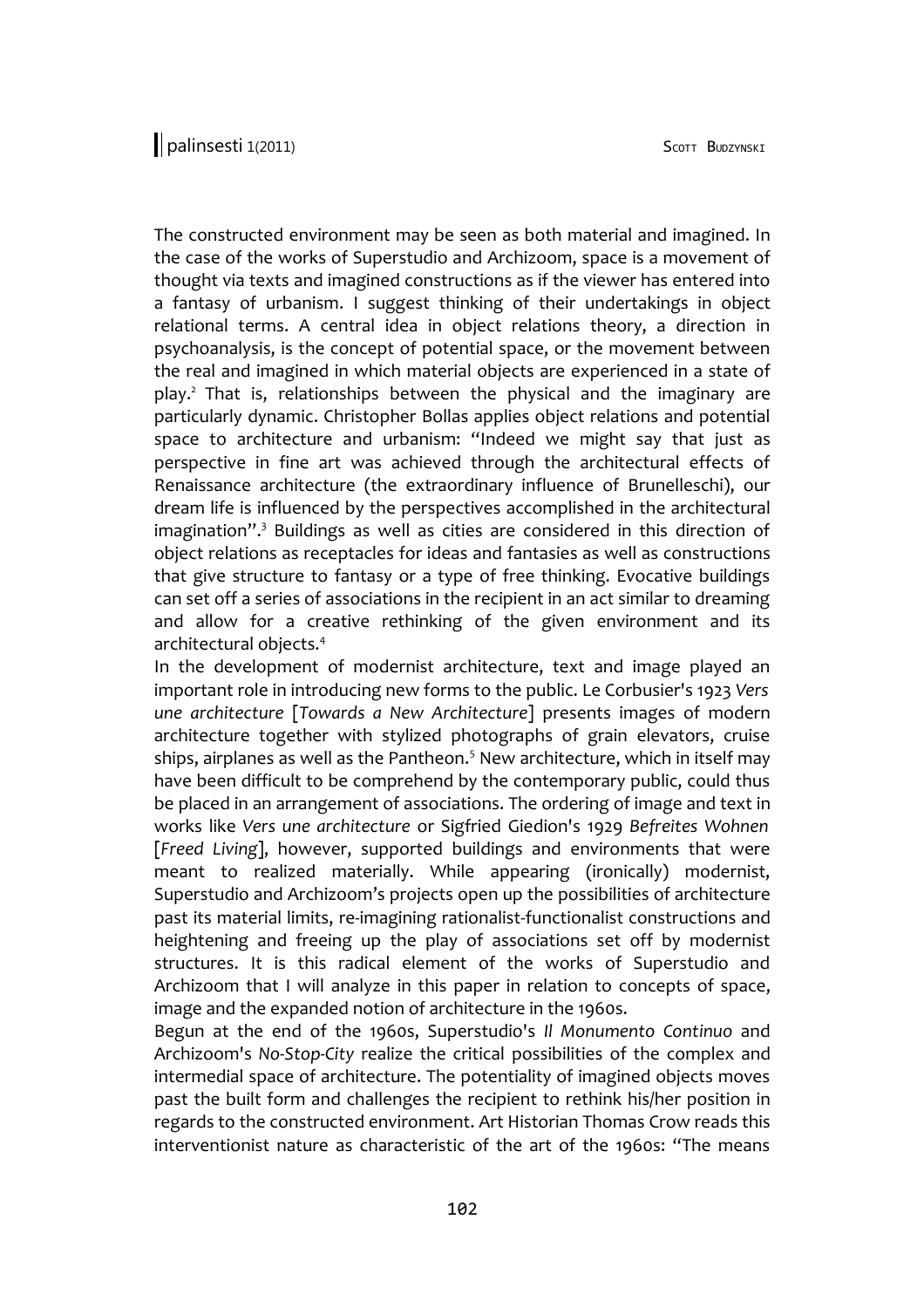employed in those arguments were the antithesis of dry verbal debate: artists condensed concepts into dense visual icons, non-linear arrays of objects in space, unrepeatable events, and activist interventions within the museums and galleries now seen as outposts of established power".<sup>[6](#page-16-5)</sup> Crow is referring here to the tendency of artists of the 1960s to reflect upon the framework in which art had become established. A critique of the institutional situations in the case of Superstudio and Archizoom entails representations of extreme mega-structures. Emphasizing repeatable homogeneous forms and continuous built worlds, both groups dialectically give space to unplanned activities.

The two architectural groups Archizoom and Superstudio formed in 1966 through the interaction of architectural students in various classes in the Department of Architecture at the University of Florence, Italy. Archizoom originally consisted of Andrea Branzi, Gilberto Corretti, Paolo Deganello and Massimo Morozzi. Dario and Lucia Bartolini entered in 1968. Superstudio was founded by Adolfo Natalini and Cristiano Toraldo di Francia, with Gian Piero Frassinelli, Alessandro and Roberto Magris and Alessandro Poli later joining.<sup>[7](#page-16-6)</sup> Group identity entails a certain anonymity amongst the individual members, yet Adolfo Natalini and Andrea Branzi are the two figures most associated with Superstudio and Archizoom respectively and both were proficient writers who continued to develop and articulate the ideas began in the collectives after the breakup of the groups at the end of the 1970s. In operating as collectives, Superstudio and Archizoom demonstrated the socially-orientated spirit of the 1960s and the move away from the autonomous individual. They benefited from and were encouraged by the particular experimental approach to architectural presentations and the understanding of architecture and semiotics at the University of Florence.<sup>[8](#page-16-7)</sup>

Presentation and text were central to the largely imaginary architectural production of Superstudio and Archizoom. They initially worked closely together in formulating *Superarchitettura* which was introduced in the form of a text. In the same year as their founding in 1966, the two groups organized an exhibition of their work together under the title *Superarchitettura* at the Jolly 2 gallery in Pistoia. *Superarchitettura II* followed in 1967 at the Galleria Comunale in Modena.<sup>[9](#page-16-8)</sup> A short statement attributed to both groups was printed on a poster for the first exhibition and was developed into a manifesto written by Superstudio and Archizoom for the second exhibition. It begins with the statement "the Superarchitettura is the architecture of superproduction, of superconsume, of the superinundation to consume, of superman and super benzine", and it concludes with: "the SUPERARCHITETTURA accepts the logic of production and of consumption and exerts a demystifying activity upon it. It is an architecture of images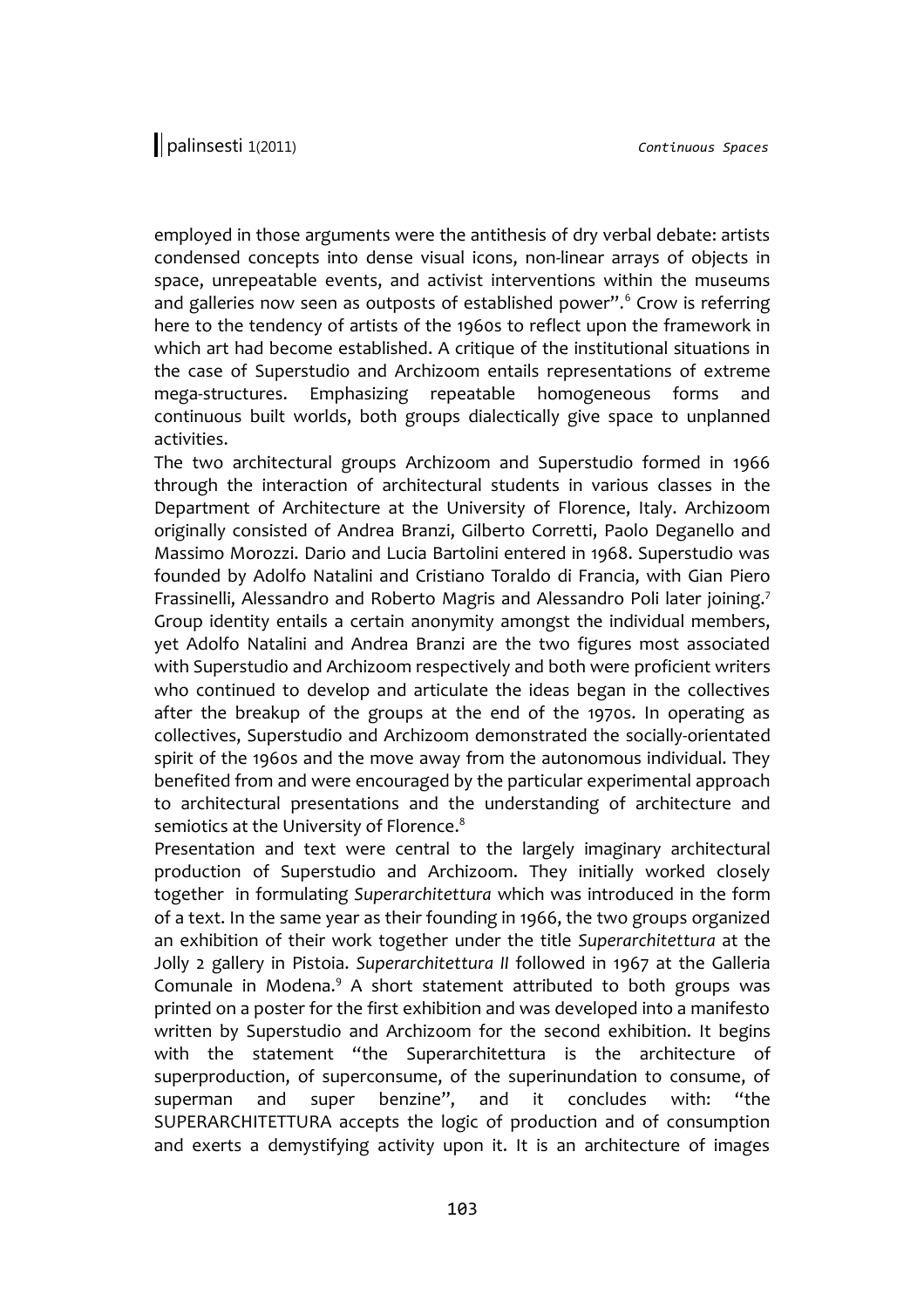loaded with a strong evocativeness and is therefore able to induce the same in the consumer. It is an architecture with the evasive drive of advertising, but more efficient, because it inserts images loaded with intentionality in a grand design and in the reality of the city with its permanence and history".<sup>10</sup>

The closing declaration reveals the central role of the image in Superstudio and Archizoom's architectural concepts. Rather than affirming the transformation of society through technology and industry, they revel in the omnipresence of the advertising image and the charge of associations it possesses.

I interpret the *super* presented here as referring to the strong evocative nature present not only in advertising images, but in popular culture as a whole and its dense aggregation of visual juxtapositions. The text both rings of irony in a strategy of subversion through appropriation, but also realizes the radical value of media representations in their ability to destabilize the fixedness of total design and the material urban space. The exhibitions presented eccentric objects appearing as hybrids between furniture and architectural elements. Brightly and multiply colored forms, such as a series of steps with handles attached seem to have no function, but elicit multiple associations and playfully appeal to the recipient.

Beginning their respective architectural programs with a joint manifesto, the groups make clear the theoretical nature of their undertaking as well as the relationship between text, space and the constructed. The manifesto begins with the word "SUPERARCHITETTURA" in block letters. From the bottom center SUPERARCHITETTURA descends a type of column or path, which bends midway and closes in a pool shape. It is in this form that the manifest is contained. In consideration of the groups' later projects, the shape calls up associations of an endless flow upwards. In the manifesto, consumption is greeted along with the objects, images and spaces associated with it. The text doesn't only sound ironic, but is reminiscent of Pop Art and the turn to the objects and images of popular culture, especially those present in the urban sphere. It calls for both a subversion of advertising and an embrace of the images used by it, which form the visual experience of urban space.

In another text from 1972, Archizoom further develops these ideas writing: "The factory and the supermarket are becoming in fact the true standard models of the future city: optimal urban structures, potentially infinite, where the functions spontaneously have a free plan at their disposal, rendered homogenous by a system of micro-climatization and optimum information".<sup>[11](#page-16-10)</sup> Whereas the 1967 manifesto addressed the *super* quality of images, Archizoom here gives a textual clarification of the *super* quality of the constructed space. Like the images spoken of in 1967, the buildings addressed here belong to the world of manufacturing and consumption. Rather than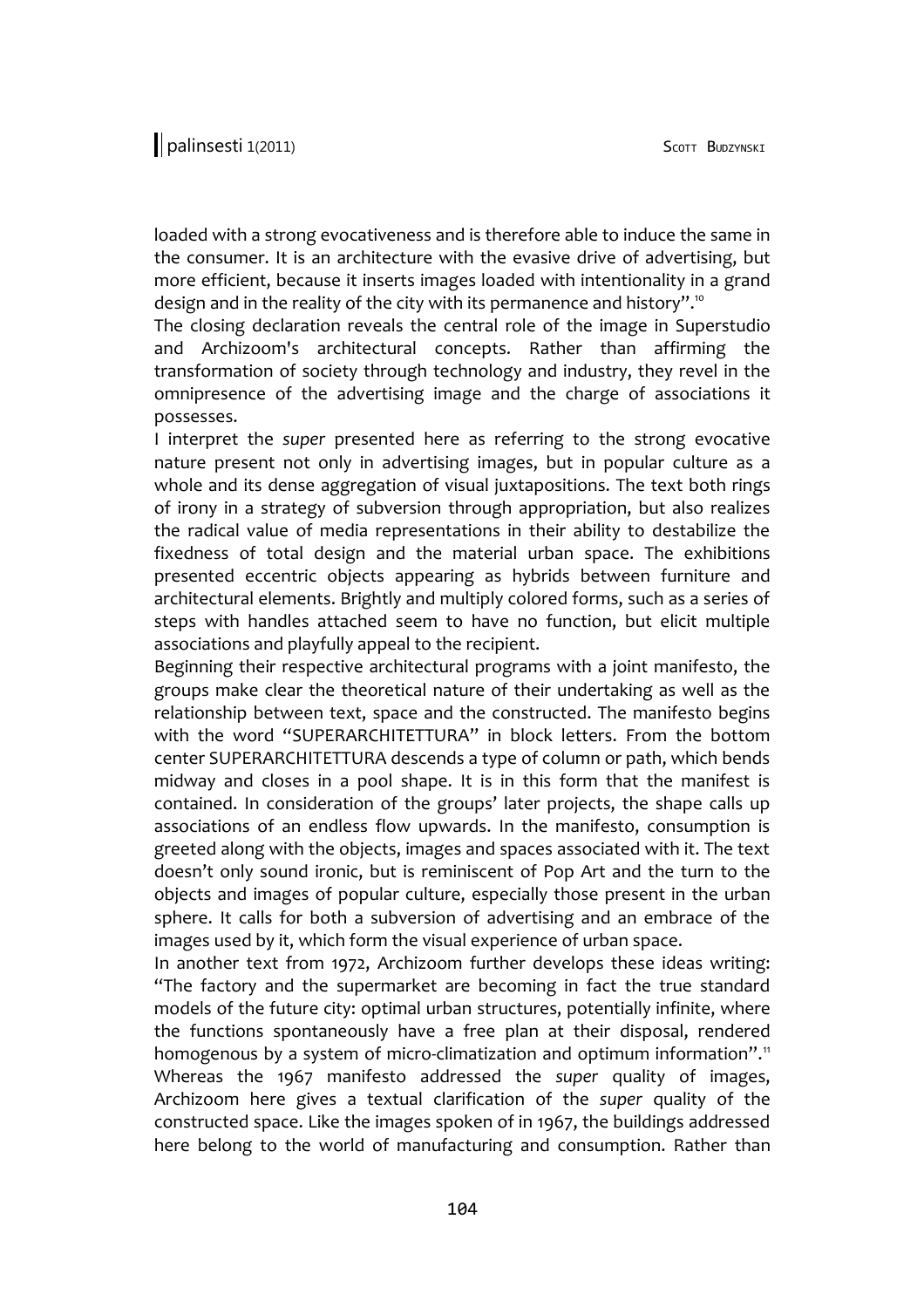being *super* by nature of a strong emotive visual character, these structure rather are so due to their immenseness in which homogeneity ironically produces a freedom of movement.

The cross-section of Archizoom's *No-Stop City* [**[fig. 1](http://www.palinsesti.net/index.php/Palinsesti/article/downloadSuppFile/15/91)**] corresponds to such a homogeneity called for here. Like supermarkets and factories, the crosssection portrays a seemingly self-contained environment. Energy is supplied from below the ground surface through technical chambers. Motor vehicles are seen on the open ground level and nature in the form of plants is present above on the roof top. Like industrial and commercial buildings, the *No-Stop City* could continue on infinitely either vertically or horizontally. There is no hierarchy of parts, but rather a repeatable grid form. Rather than creating a unique environment, Archizoom culls from the functionalist structures found in industrial construction.

*No-Stop City*'s cross section was included in the introduction of the project in the Italian architectural magazine *Domus* in 1971. The full title reads "No-Stop City - Residential Parkings: Climatic Universal Sistem"[12](#page-16-11) and the title page [**[fig.](http://www.palinsesti.net/index.php/Palinsesti/article/downloadSuppFile/15/88) [2](http://www.palinsesti.net/index.php/Palinsesti/article/downloadSuppFile/15/88)**] depicts right-angled modules superimposed into various landscapes. While the realization of such mega-constructions could turn menacing, the artificiality of these montages entail a playful aspect. Their sheer improbability stimulate the imagination and pose the idea of wandering the globe in continuous modules. Representations of *No-Stop City*'s interior are given in the magazine contribution as well. Images of three-dimensional models show endless spaces filled with objects. All three models depict spaces with lowhanging white ceiling modules held up by shiny metal columns. The spaces are open and seem to go on endlessly, but the openness and geometric purity of the interiors is countered by the array of constructed objects placed throughout. One model [**[fig. 3](http://www.palinsesti.net/index.php/Palinsesti/article/downloadSuppFile/15/89)**] contains tents and rock formations. There sporadically occur slab formations. In the foreground lie oversized boxes of grocery items, such as Ritz crackers. In another model, toy-like nude male and female figures are surrounded by fake animals, and placed in a landscape of cartoon-like shrubs and man-made ventilation systems. Natural, human and industrial objects are all clearly artistic constructions, which stresses their artificiality. Nature appears rather as a department store decoration than as a believable natural setting.

Re-creating consumer objects and environments call up productions in Pop Art, including Andy Warhol's 1964 *Brillo Boxes* and Claes Oldenburg's *The Store* from 1961. Archizoom's environments are similarly concerned with the fascination of the commercial. The inspiration for *No-Stop City* is the world of artificiality in which nature is present only as representation, yet still remains a source of inspiration. As Lucy Lippard writes: "Already separated from life by the cellophane barrier of commercialism, Pop Art can function with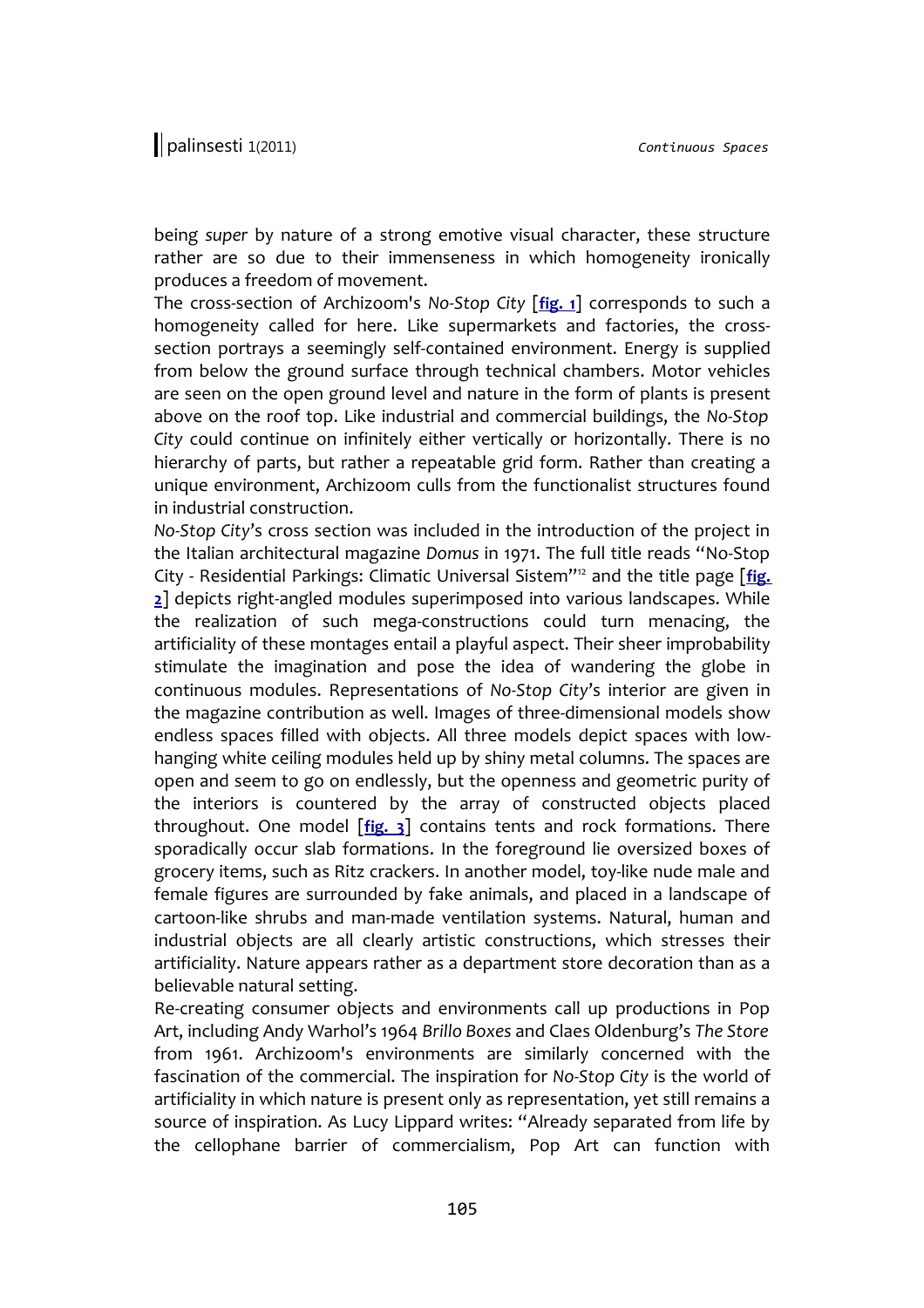detachment and still retain a hold on the emotional or sensorial reactions of the viewer".[13](#page-16-12) Lippard defines here the critical nature of the consumer world alluded to by Superstudio and Archizoom in their 1967 manifesto. Consumer objects are characterized by Lippard as being both detached and emotive, qualities Pop artists take up in their work. In thematizing the fabricated, the unreal character of popular images can be emphasized. Fantasies of the artificial and their emotive impact may further offer creative material for rethinking the medial environments in which we live. Taken to an extreme by Archizoom, commercial spaces would seem to offer freedom of movement and thought both through the concept of the infinite, and through the abundance of evocative objects with which endless space may be filled.

In the work of Superstudio we can see a fascination with artificial environments as well. For instance, *Il Monumento Continuo* [**[fig. 6](http://www.palinsesti.net/index.php/Palinsesti/article/downloadSuppFile/15/93)**] is a clearly fantastic construction towering over various settings, such as Manhattan, the dessert, a housing settlement, etc. On one hand it reflects Archizoom's interest in homogeneous and seemingly infinite commercial-industrial spaces. The monument consists of an endlessly repeatable rectangular form which also recalls totalizing fantasies of megastructural living spaces like Le Corbusier's 1933 *Obus A Project for Algiers.* But *Il Monumento Continuo* is in fact termed a monument and so connotes ideas of religion and spirituality as well as memory and history. Superstudio at times juxtapose collages of their monument in magazine spreads across from photographs of aqueducts, pyramids and the Kaaba directly underlining these associated ideas.

In the June 1969 issue of *Domus* titled "Design d'invenzione e design d'evasione" ["Design of invention and design of evasion"], Superstudio write of their ideas regarding the convergence of the spiritual and the banal: "But remember that it is poetry which makes us live and that life does not occur in hermetic boxes for little parallel lives, but also in the city and in the car, in supermarkets, in movie theaters and on the high-way […] and an object can be a spatial adventure, an object of cult and veneration, and can become a luminous nodal point of relations".[14](#page-16-13)

Like the modules of Archizoom's *No-Stop City*, Superstudio's projected objects offer little visual information. In contrast, however, *Il Monumento Continuo*, activates the situation into which it is placed, while *No-Stop City* offers endless constructed space for the accumulation of goods and the unfolding of activities. Superstudio present a monument and Archizoom a city. The city is enclosed and draws attention to what can take place inside, while the monument is a nodal point relating back to situations around it and acting as instigator for other situations by virtue of its cryptic presence.

In this way, *Il Monumento Continuo* is reminiscent of the monolith in Stanley Kubrick's 1968 film *2001: A Space Odyssey*. It is a strange, massive and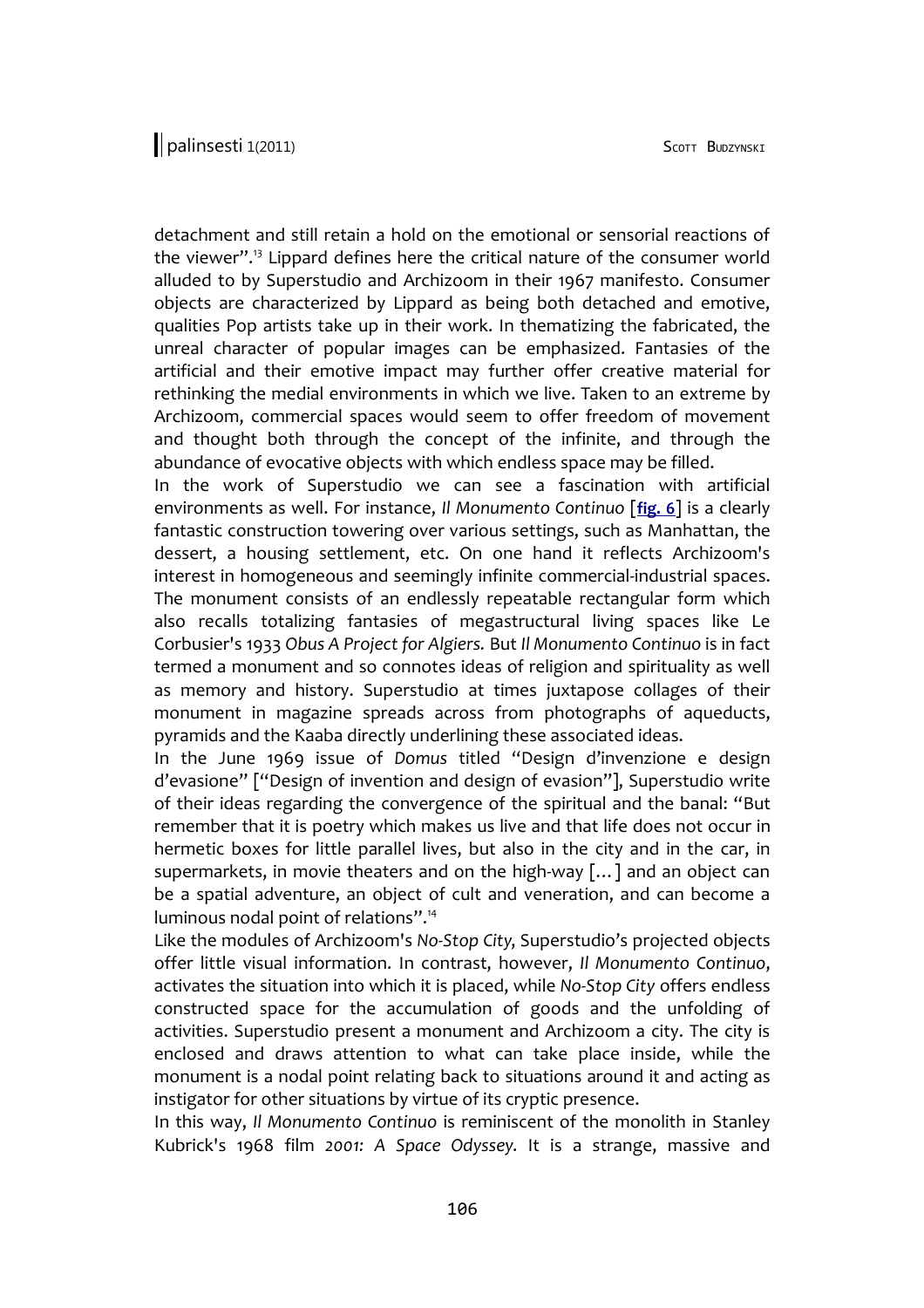autonomous form inserted into the world that activates the fields around it. For their participation to *Trigon 69* (1969) in Graz, Superstudio intervened in their exhibition room with an object [**[fig. 4](http://www.palinsesti.net/index.php/Palinsesti/article/downloadSuppFile/15/90)**] turning it into the *Stanza di Graz*. [15](#page-16-14) The white monolith resembles a section of *Il Monumento Continuo*, but in the exhibition context it takes on a kind of mythic nature, as if invested with transcendental power. The object achieves a special status through its singular presentation and recalls the works of Minimal Art and the discussions surrounding them in the 1960s. It was the art critic Michael Fried who in his dismissal of the experimental art of the 1960s – above all of Minimal Art or Primary Structures – in fact succinctly expressed the strength of contemporary artistic experiments: the activation of the viewer-object space, or what he refers to as theatricality in his 1967 essay "Art and Objecthood". Fried writes: "*Art degenerates as it approaches the conditions of theater*. Theater is the common denominator that binds together a large and seemingly disparate variety of activities, and that distinguishes those activities from the radically different enterprises of the modernist arts".[16](#page-16-15)

In a manner similar to a theater production, that which Fried calls "literal art" directly involves the viewer as a type of participant, rather than refer to the qualities essential to its medium. Instead of confronting issues of opticality, objects of Minimal Art make the participant conscious of his/her own relation to them through their presence as real objects. Central to this effect is the feeling of endlessness in the objects of Minimal Art that place the subject in a reflective position regarding his/her experience of them. Superstudio speaks of objects like the *Stanza di Graz* as luminous points of relations, adopting all that Fried despised about Minimal Art as a positive attribute. It isn't the object itself that is of significance, but the spatial relationships it makes possible. Yet, Superstudio's relationships are often mental-visual ones. Their monument is a proposal for possible associations. The spatial aspect of their work calls for a rethinking of given situations.

In 1972, Superstudio introduced a film project as a storyboard, *La Vita/Supersuperficie* [*Life/Supersurface*] in the Italian architecture magazine *Casabella*. Superstudio speak here of movements of individuals and groups reacting to each other and so creating continuous flows. A migratory movement is described as a attraction-reaction in which the movement of a part acts upon the movement as a whole.<sup>[17](#page-16-16)</sup> The magazine presentation includes text in which the project is introduced in a manifesto fashion. Issues of image, architecture, life and space are discussed. Below the text are montage images, which all include grid surfaces flowing orthogonally into space. Occasionally, the grids' flow is disrupted by natural elements such as mountainous cliffs, or water. Human figures are placed on the grids, often with various objects. One scene [**[fig. 5](http://www.palinsesti.net/index.php/Palinsesti/article/downloadSuppFile/15/92)**] pictures a group of bohemian youths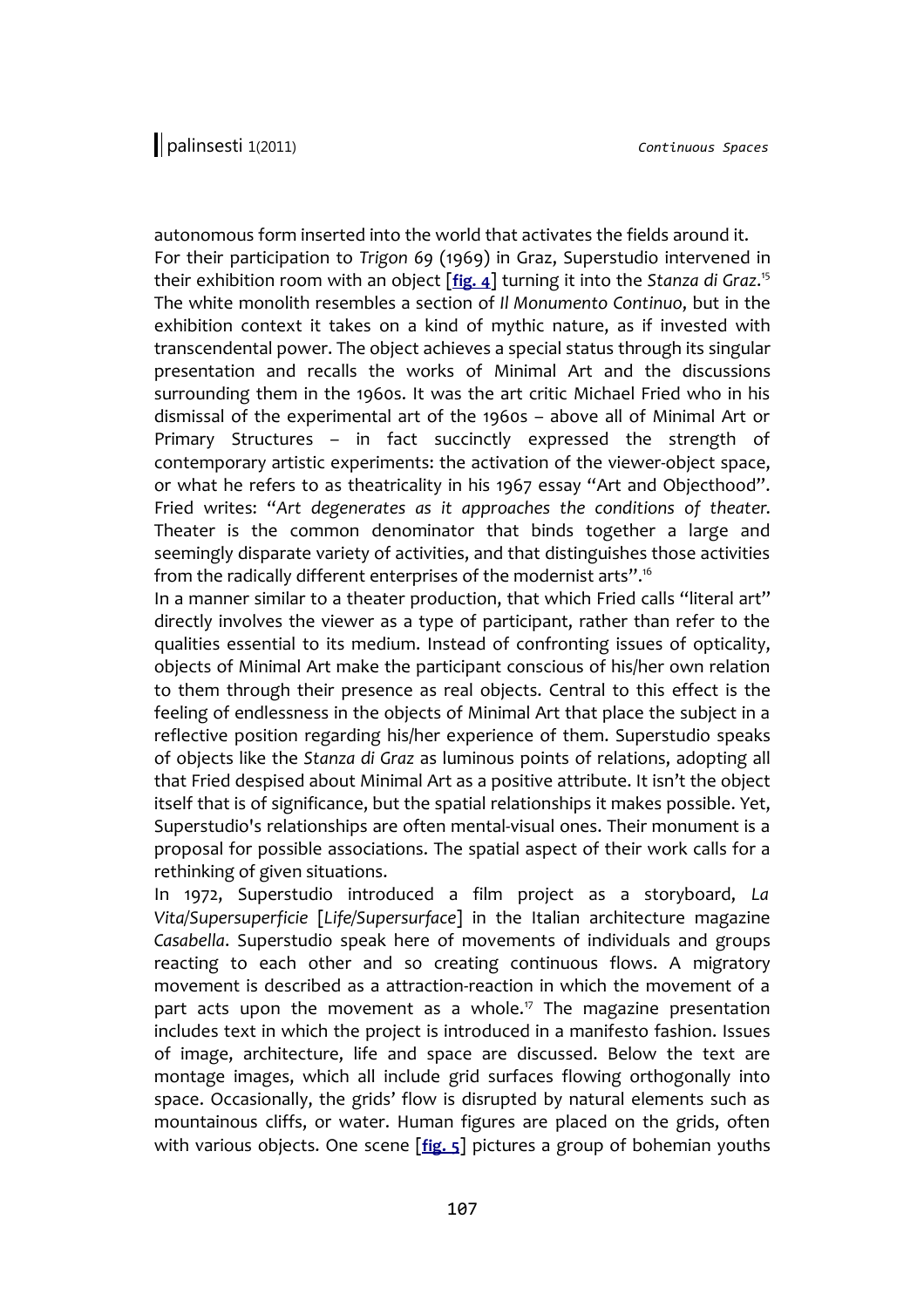sitting and lying on the surface of the grid as if in a natural setting. They are drinking wine and have a basket of fruit with them. A female and shirtless male figure lie stretched out and in an embrace in the foreground. A body of water appears along the left side of the grid and in the background there appear cliffs. The scene recalls something of the artificiality of nature present in Manet's 1863 *Le Déjeuner sur l'herbe*. Just as there is something of an awkwardness and staged quality in Manet's Arcadian scene, the picnic of the mannered Superstudio figures seems at odds with the minimalism of their setting. Ambiguous is the grid surface itself. It strongly resembles the surface of *Il Monumento Continuo* and could be the roof of the monument, or simply a flat surface flowing out into space.

The scene which takes place on Superstudio's plane is a fantasized one. Space is potentialized as a mental action. Evocative forms – continuous grids and monuments – invite the recipient to playfully think about engaging with them. Such worlds without limits are unrealizable propositions to re-order material environments. In one of the five films Superstudio made, *Ceremony* from 1973, the film's protagonists emerge from below a surface through well-like formations embedded on a planar concrete ground. It's insinuated that the surface has an interior, from which the inhabitants also carry out objects. Once on the surface, they carry out symbolic acts to monotonic music which lends the atmosphere a surreal tone. A female voice-over in the film gives statements on architecture, such as "the inhabitants of the invisible house say that what we are doing is architecture, because it occupies space and time and relationships between us and others".<sup>[18](#page-16-17)</sup> The idea of an invisible house is in keeping with the negative character of Superstudio's structures. Architecture is negated as a hermetic construction and is posited instead as proposed arrangements of objects and inhabitants and as movements of thought.

The tendencies towards purity and openness in modernist design are taken to such an extreme by Superstudio and Archizoom that inherent fantasies come to the forefront. Modernist visions include a sense of endless movement, the dissolution between inner and outer and the construction of ideal societies. In *Vers une architecture*, Le Corbusier writes, "ARCHITECTURE is the art above all others which achieves a state of platonic grandeur, mathematical order, speculation, the perception of harmony which lies in emotional relationships. This is the AIM of architecture".[19](#page-16-18) Le Corbusier's visions, like his and Pierre Jeanneret's 1930 *Ville Radieuse* remained a conceptual ideal for the most part. They project utopian environments onto society in order to change it. The idea of creating a perfect urban sphere based on theoretical discourses and harmonious principles draws upon the Renaissance phenomenon of the *città ideale,* or ideal city. Pienza, for example, was transformed under Pope Pius II through the architect Bernardo Rossellino from 1459-1464 to reflect the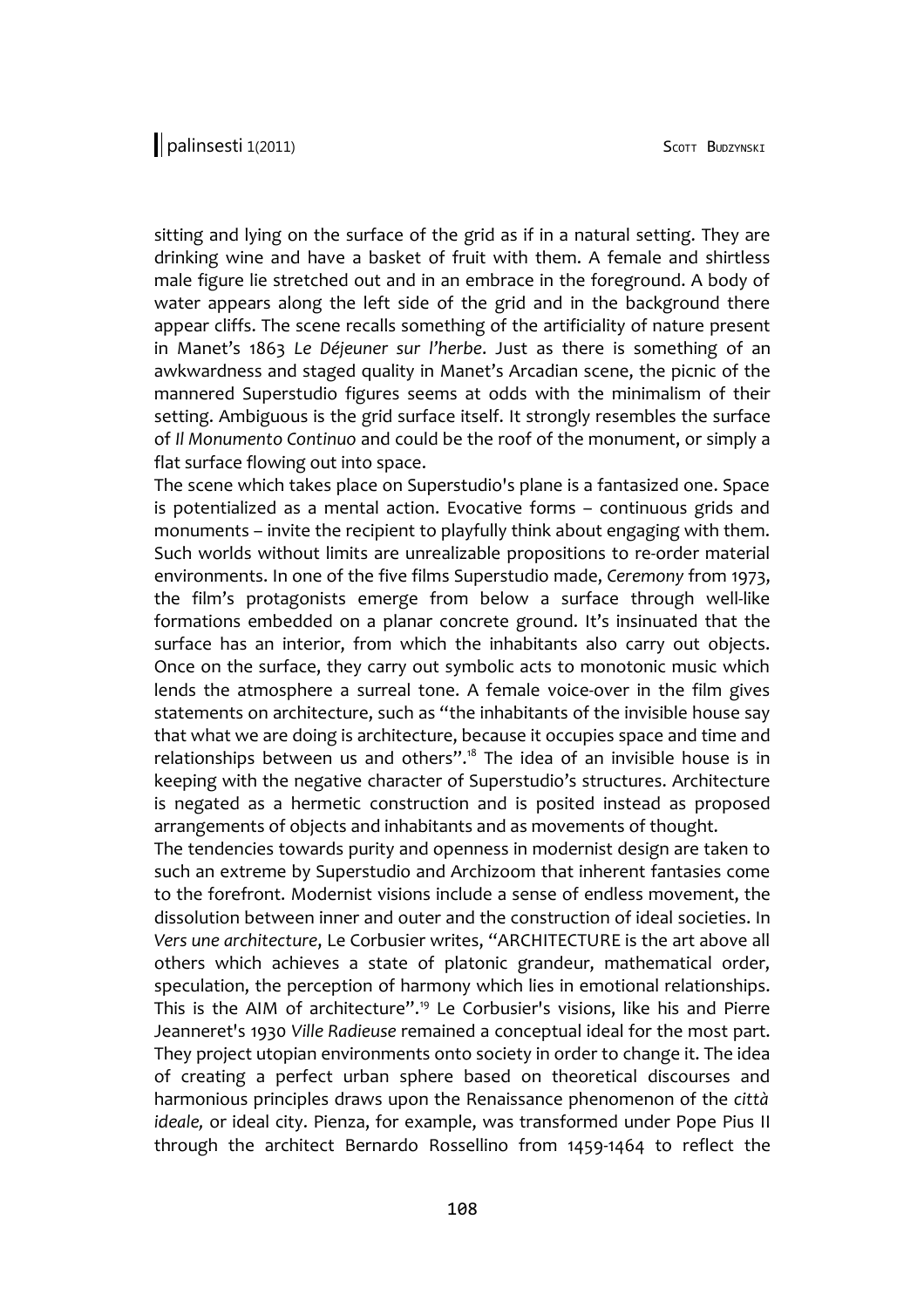principles of Leon Battista Alberti, laid out in his 1452 *De Re Aedificatoria.[20](#page-16-19)* Ideal cities materialize utopian ideas of society through harmonious compositions of buildings, streets, urban squares and gardens. But like Pienza, most failed to operate successfully after the passing of their initiators and many, such as Filarete's fantastic *Sforzinda* (1460-64), remained fictional.

The notion of creating as a representation of an idea or utopian program is simultaneously fascinating and threatening. Superstudio reflect the double nature of the city as the realization of ideal worlds in their own *Twelve Ideal Cities*. Published as a spread in the December 1971 issue of *AD* with drawings and descriptions of the cities, the series reveals Superstudio's attitude towards the theme in the article's title: "Twelve Cautionary Tales for Christmas: Premonitions of the Mystical Rebirth of Urbanism".[21](#page-17-0) Shown in *AD* as black and white drawings, the resulting color collages of the cities initially appear to convey idyllic settings. In *The City of Hemispheres,* a green, hilly landscape with grazing sheep is pictured with what appears to be a square body of water and with small globes both floating in the air and resting on the ground. Superstudio explains in their text, however, that the apparent body of water is a mass – 10,044,900 to be exact – of crystalline sarcophagi with live humans contained within. The small globes act as the outer sense organs of the entombed individuals.<sup>[22](#page-17-1)</sup> Each city is revealed in the article to be a strange science-fictional, post-apocalyptic construction. Presented as a magazine spread, Superstudio's ideal cities play with the tradition of architectural treatises and their ability to give a narrative to an imagined space. Through the narratives, architectural proposals can take on unrealistic dimensions and that which may seem as an ideal of a perfect society may in fact be a dystopia.

The development of rationalist architecture and urban planning have not only produced practical solutions to urban challenges, but have evoked incredible narratives and fantastic visions. Superstudio and Archizoom playfully engage with the visual and narrative possibilities of the simplified and repeatable architectural forms in modernist design. Their incredible propositions realize the loaded nature of a monumental trend in post-World War II modernism. In 1943 Sigfried Giedion formulated texts on monumentality perceiving a need for civic centres, which were not only to be functional, but were to represent the community as well.<sup>[23](#page-17-2)</sup> By 1964 the term megastructural form was in use to refer to a large structure housing all urban functions.<sup>[24](#page-17-3)</sup> The visionary and implausible aspect of megastructural architecture were addressed in the 1960s and early 1970s by the British architectural collaborative Archigram (1961-1975). Their 1964 *Walking City* imagines a mobile city composed out of units that resemble giant beetles with bodies composed of grid forms. Other works, such as *Plug-in City* (1962-1964) – made up of metal units plugged into a framework – don't seem far removed from realizable environments. In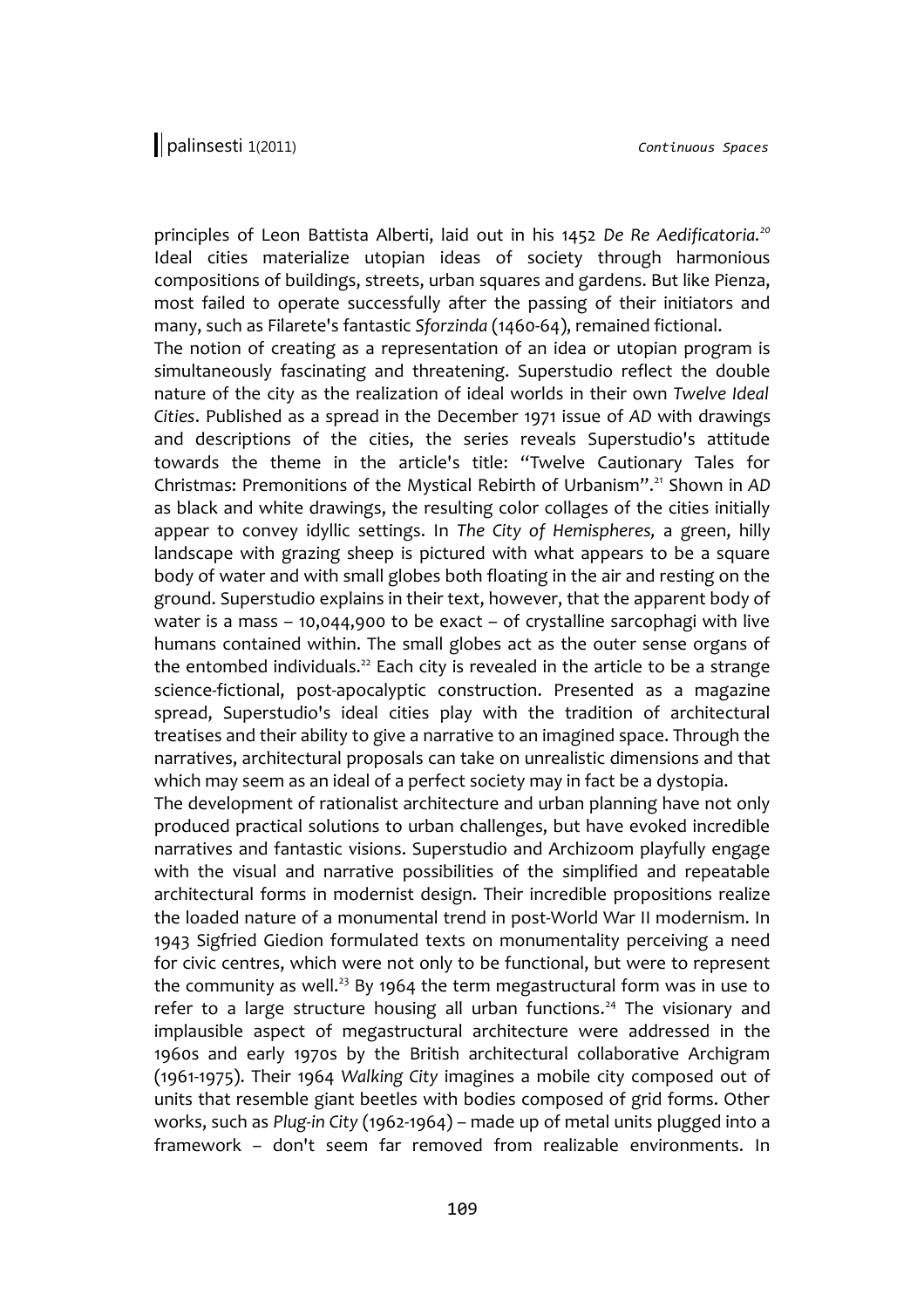contrast to the works of Superstudio and Archizoom, Archigram's images concentrate less on the activities to occur in the spaces and give more emphasis to intricate mechanical drawings of their proposals.

While Archigram were inspired by the extreme quality of megastructures, the subversive urbanists of the Situationist International (1957-1972) experimented with alternative ways of experiencing the city. Led by Guy Debord, the Situationists engaged in *psychogéographie* as a non-determinist exploration of the city's ambiences and their relation to social arrangements.<sup>[25](#page-17-4)</sup> Urban geography is perceived here as a non-cartesian space of points of attraction beyond those of commercial culture. A method for discovering these points is the *dérive*, or drift, a non-intentional wandering through the city.[26](#page-17-5) Collages resulted in which the metropolis was rearranged through the placing of cut-out map bits onto paper with multiple arrows pointing in various directions. These collages express the labyrinthine quality of the city as experienced through walking and the feeling of the possibilities of disorientation in the metropolis. Situationist participant Constant (Anton Nieuwenhuys) worked on a fictional labyrinthine city, *New Babylon*, from 1956- 1969, which consisted of models, collages and writings.<sup>[27](#page-17-6)</sup> In a watercolor on collage from 1959 (Gemeentemuseum, The Hague) the city is seen from an aerial view and appears as a jumble of container elements attached to each other and moving about in an intricate web. Like Superstudio's *Il Monumento Continuo*, *New Babylon* is comprised of units suspended over the ground on pilotis. The skeletal framework, however, bears more in common with Archizoom's *No-Stop City*. In contrast to both, its form is characterized by seemingly random angular turns which give it a chaotic feeling. Constant sought a sense of creative freedom and energy in New Babylon.<sup>[28](#page-17-7)</sup> All three projects share an interest in the continuous and infinite in constructed living spaces. Along with the inventions of Archigram, they all play with the possibilities inherent in modernist architecture and urbanism, specifically thematizing freedom of movement through open plans as well as the extreme size enabled through industrial building materials and engineering methods and the important role of image and text in the creation of architectural meaning. The Italian groups in particular stress the importance of images in their idea of *Superarchitettura*. In contrast to other architectural inventions dealing with megastructures, the models of *Superarchitettura* are more evasive in that the actual built objects draw attention to the visual and social possibilities lying beyond the autonomous structure. I assert that they abrogate the finitely built form in favor of an open expanses of a free play of thought, fueled by the overload of stimuli of the metropolis and the possibilities offered by a subversion of consumer culture. Although architecture and urban planning are means for controlling or marking out a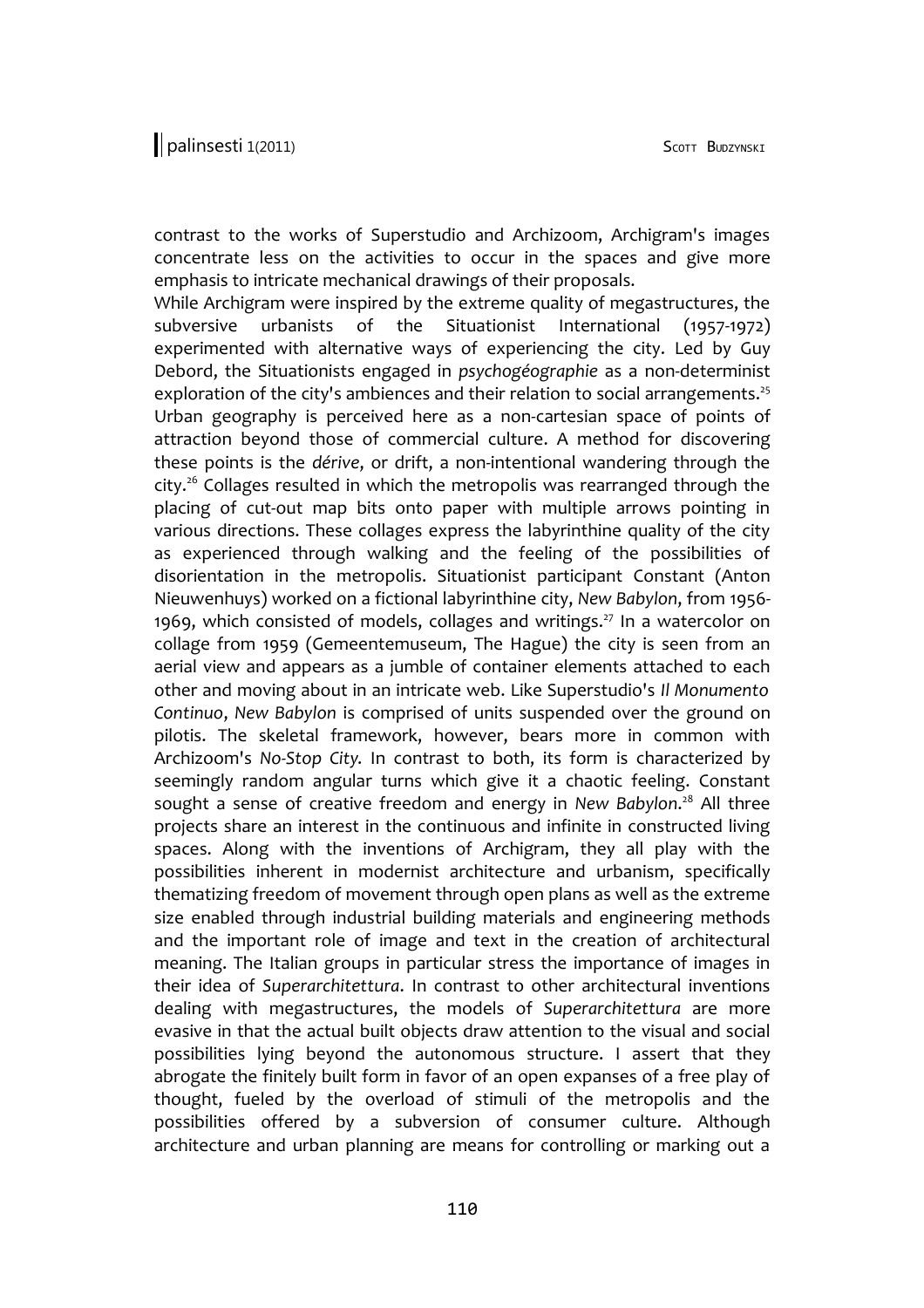territory, they are absurdly reversed in *Superarchitettura* to encompass an expanded comprehension of the constructed. Archizoom's and Superstudio's monumental proposals present a world without borders. Both groups look to the dream-like side of consumer objects for inspiration.

In contrast to the earlier modernists who had formulated space as a sense of movement and expression through built forms, architects of the 1960s began to investigate the implications of the mundane, commercial and of the oversaturation of visual information in establishing movement. One of the most notable investigations and analyses of found urban architecture and commercial spaces carried out at the end of the 1960s is Robert Venturi, Denise Scott Brown and Steven Izenour's Learning From Las Vegas.<sup>[29](#page-17-8)</sup> In an answer to Le Corbusier's *Vers un architecture* and the emphasis on a pure expression of form, they sought after contradiction and the manifold in the city's commercial field. The research was carried out in 1968 with a preliminary article, "A Significance for A&P Parking Lots, or Learning from Las Vegas", published in *Architectural Forum* in 1968.[30](#page-17-9) The book itself was first published in 1972. Parking lots play an important role in the investigations, as does the Las Vegas Strip and "boring" architecture. An initially blasphemous sounding comparison, super market parking lots are here contrasted with Versailles. In an automobile-orientated age, it is the vast spaces of parking lots and expressways that give shape to our surroundings.<sup>[31](#page-17-10)</sup>

*Learning from Las Vegas* calls for an opening up of the understanding of architecture to include the structures characteristic of a society shaped by mass consumption and fast transportation. Venturi, Brown and Izenour emphasize the ordinary, vulgar and symbolic in their treatise on architecture rather than expressively built forms. It is the advertising signs in Las Vegas that interest them more than the actual architecture and they celebrate an open space given texture through images. *Superarchitettura* goes further in entering into a critical architectural dialogue with the superlative objects of mass culture. The individual interior models of *No-Stop City* discussed earlier are referred to as *Paesaggio interno*, meaning interior landscape. Supporting columns and ceiling grids give direction, while the objects within arrange the mega-texture that in this case is always variable. Infinite, free space is, however, given measure by means of the objects that fill the rooms. Living space is treated as found commercial megastructural architecture in which popular items act as points of orientation and fantasy. Superstudio too show figures in their 1972 *La Vita/Supersuperficie* placed upon the grid surface on a carpet, surrounded by household products. Both *Superarchitettura* groups present a type of communal living without individual borders. The open dimensions of consumer architecture are transformed into new ways not of consuming, but of living together.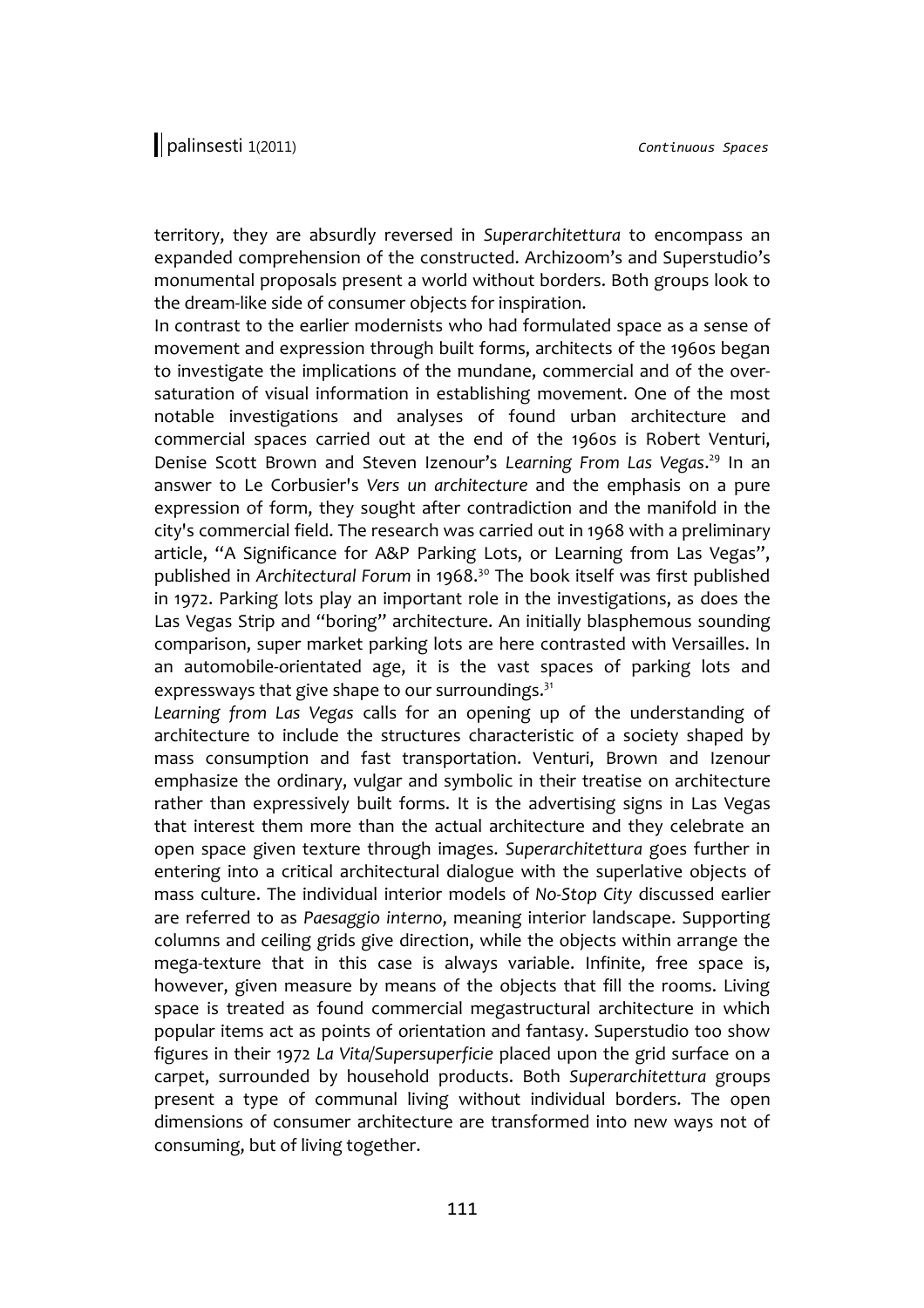Well after the dissolution of Archizoom in 1974, founding member Andrea Branzi wrote a small book in 1988 whose English title sounds like an Italian response to Venturi et al.: *Learning From Milan: Design and the Second Modernity*. [32](#page-17-11) While Las Vegas is defined through the spectacle in its role as tourist centre, Milan was a centre of immigration from the South in the period of the *Miracolo economico italiano* and so a place of expansion and growth, as well as an imagined space of possibilities. It represented *la nuova dimensione,* the new dimension, a term referring to the change of scale and interdisciplinary character of the Italian cities in the 1960s. Milan's dimensions were in fact drastically changing in the postwar years though the implementation of the General Building Plan of 1953. Roadways were being widened or created at the expense of points of aggregation and existing neighborhoods, whose inhabitants were pushed out into the periphery.<sup>[33](#page-17-12)</sup> In an act of reinstating the social, a group of beat youths occupied an area at the southern edge of the Milan on via Ripamonti creating a tent city at the end of April 1967. Their city came to be called Barbonia City in the press, meaning tramp city and was defined by critics as an immoral place of free love. $34$  On June 12 1967 it was torn down by the police. Another occupation in Milan soon followed. After three hundred students were denied housing, a group of them squatted an the abandoned Hotel Commercio in Piazza Fontana on November 28, 1968.<sup>[35](#page-17-14)</sup> These events reflect the city as an open space to be occupied for communal living. Milan in the 1960s was the stage for the implementation of modernist planning, the unfolding of subversive political activities as well as centre of design. Italy's two leading design magazines *Casabella* and *Domus* in which Archizoom and Superstudio introduced their projects, are based in the city as is the Triennale di Milano, Milan's design triennial held in the historic Palazzo dell'Arte, constructed by Giovanni Muzio in 1932-33. Both Superstudio and Archizoom were included in the triennials and Branzi was later to work and teach in Milan.<sup>[36](#page-17-15)</sup>

Branzi doesn't address the student protests in his book, but he reflects the city as an open space of choice and imagination. *Learning from Milan* reflects on design and the logic of consumption. Branzi finds a move away from industrial egalitarianism towards a consumption specialization in the 1960s: "Design had to shift its attention from mass products to those intended for limited semantic groups. From objects that set out to please everyone, to objects that picked their own consumers. From the languages of reason to those of emotion. From the certainties of science to the perversities of fashion. From the object to the effect".[37](#page-18-0) In a chapter titled "Territories of the Imagination," Branzi expresses his belief that design has overtaken architecture.<sup>[38](#page-18-1)</sup> He means that the production of design products has so quantitatively exceeded that of architecture that spaces are more readily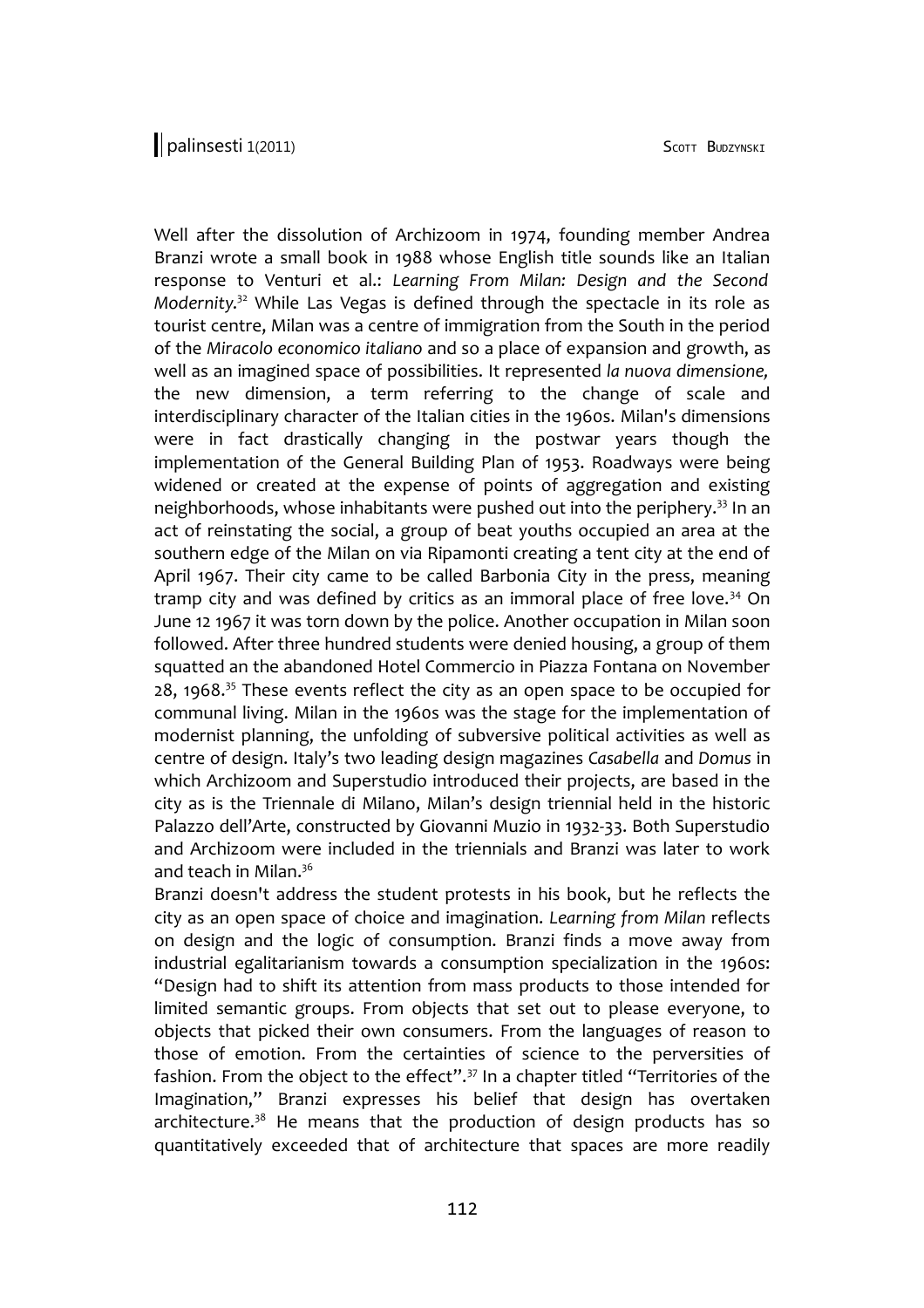defined by objects of design charged with emotion than by the built structures as complete and unified environments. In calling this chapter "Territories of the Imagination," Branzi draws upon the work of Archizoom.

The *Interior Landscapes* of *No-Stop City* are dominated by manufactured objects, including artificial human figures, animals and vegetation. They play with the evocativeness of consumption and recall the atmosphere of department store displays. These are a different kind than those spoken of by Walter Benjamin in the *Arcades Project*. The Arcades – of which Milan possesses a unique example with Galleria Vittorio Emanuele II *–* stand out by means of their architecture. *No-Stop City*'s architecture does not stand out except by means of it sheer size and impossibility. Emotive amalgamations arise through the idea of such an endlessness and through the abundance of objects contained within. An abundance of designed objects is what gives rise to the territories of the imagination of which Branzi speaks. Designed objects, in contrast to architectural spaces, can be easily re-arranged and allow for individual choice. Branzi and Archizoom's attitude towards design is dialectical. At times they seem to negate it. In an article from 1971, Archizoom writes of the destruction of objects ("La distruzione degli oggetti"). In ironic tones, the group speaks of the dissolution of the object through the designer. Design questions the role of industry and challenges it to be self-reflexive to the point of the homogenization of consumption.<sup>[39](#page-18-2)</sup> The designer negates an active position in order to allow for hyper-realization of the logic of commerce to the point of the dissolution of difference and the fulfillment of a utopia.<sup>[40](#page-18-3)</sup>

Italian architect and theorist Pier Vittorio Aureli points out the autonomous and critical position of Archizoom through their dissolution of objects. However, what is meant here is the suspension of the city as a collection of individual architectural objects: "Foreshadowing later theories of media and immaterial production, Branzi emphasized that if the city was integrated into the cycle of production, then producing it was only a matter of programming, not of designing, its built structures".[41](#page-18-4) Aureli positions *No-Stop City* in line with the work of to the modernist architect and city planner Ludwig Hilberseimer (1885-1967). Hilberseimer's projects reflected his socialist leanings and were largely theoretical and like those Archizoom and Superstudio were not often realized. *The New City* from 1944 anticipates the dissolution of traditional urban space and the radical visions of Archizoom. Italian groups recall the tradition of socially-oriented modernism in the use of the term "L'existenzminimum" in their appeal for the destruction of objects. This is a reference to the 1929 meeting of CIAM (Congrès Internationaux d'Architecture Moderne) in Frankfurt am Main hosted by the German architect and Frankfurt city planner Ernst May. May is best-known for his Frankfurt housing projects, or *Siedlungen*, and the concept of *Die Wohnung für das Existenzminimum*, which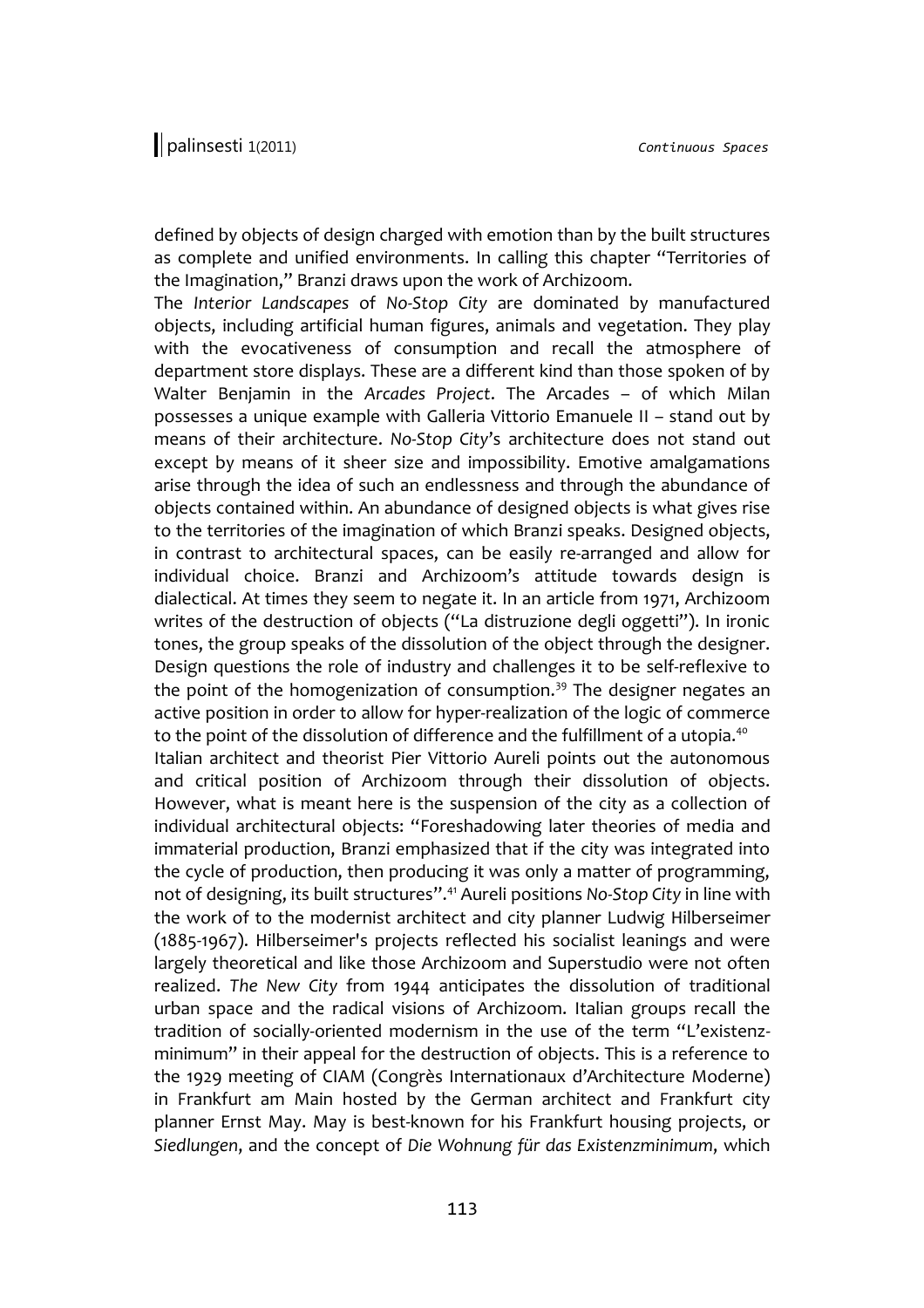literally means the apartment for the minimum of existence. Although the term has a dystopian sound to it, the idea was based on an egalitarian vision to be realized through the standardization of living units.<sup>[42](#page-18-5)</sup> "La distruzione degli oggetti" again gives examples of the interior of *No-Stop City*. One image depicts a long room filled with beds arranged in rows and set on the floor. To the side is set a bust of a figure that clearly resembles Karl Marx. Another drawing shows a unit of the same dimensions in the center of which a skeletal structure constructed out of twigs precariously supports a hammock.

I suggest that these interior spaces, deal with the fantasy of the functionalistrationalist city, as does the work of Superstudio. The interdisciplinary nature of their work – the use of image and text to approach architecture – allows for the projective involvement of the recipient. An Archizoom montage from 1971 [**[fig. 6](http://www.palinsesti.net/index.php/Palinsesti/article/downloadSuppFile/15/93)**] sets a spoon-shaped "skyscraper" across from the Chrysler Building in Manhattan. Another sets a sleek high-rise like structure in the dessert. Objects appear in *No-Stop City* as well as in *Il Monumento continuo*, but it is the city as a given set of individual material objects that are destroyed. Branzi, Archizoom and Superstudio take the logic of functionalist-rationalist architecture to its extreme imagining endless grid structures to such an extent that the subject is invited to reflect on living without limits, while also called to freely think about the urban spaces he/she engages with. They deal with what art historian and theorist Rosalind Krauss describes as "the infrastructure of vision".<sup>[43](#page-18-6)</sup> While the perspective system is a means of mapping reality onto a surface, the grid is self-referential. It does not map reality, but addresses the materiality of the plane.[44](#page-18-7) The three-dimensional grid is a "theoretical model of architectural space in general".[45](#page-18-8) Krauss approaches the grid from a structural perspective, so that although it does not directly represent reality, it is a structure for its analysis.[46](#page-18-9) The nomadic kind of existence propagated by Superstudio and Archizoom in their imagined structures transforms modernist structures into spaces of the analysis of universal acts. Superstudio's films, such as *Ceremony*, concentrate on minimal and somewhat esoteric-like activities. Archizoom's reference to "l'existenz-minimum" brings to consciousness the structures of living. Both groups also emanate a sense of universal freedom of movement in their work. The non-hierarchical grid opens up movement in all directions. Rather than solidifying an image of place, it abstracts the constructive elements of space.

It is this concept of space that the *Momumento Continuo* and *No-Stop City* propose through their targeted uses of the grid. Archizoom and Superstudio contrast images of existing places with objects of their imagination in order to heighten the viewer's sense of the constructedness of the grid. In an iconic image of *Il Monumento Continuo* from 1967, the monument moves across the Upper New York Bay from Brooklyn and over lower Manhattan. It appears as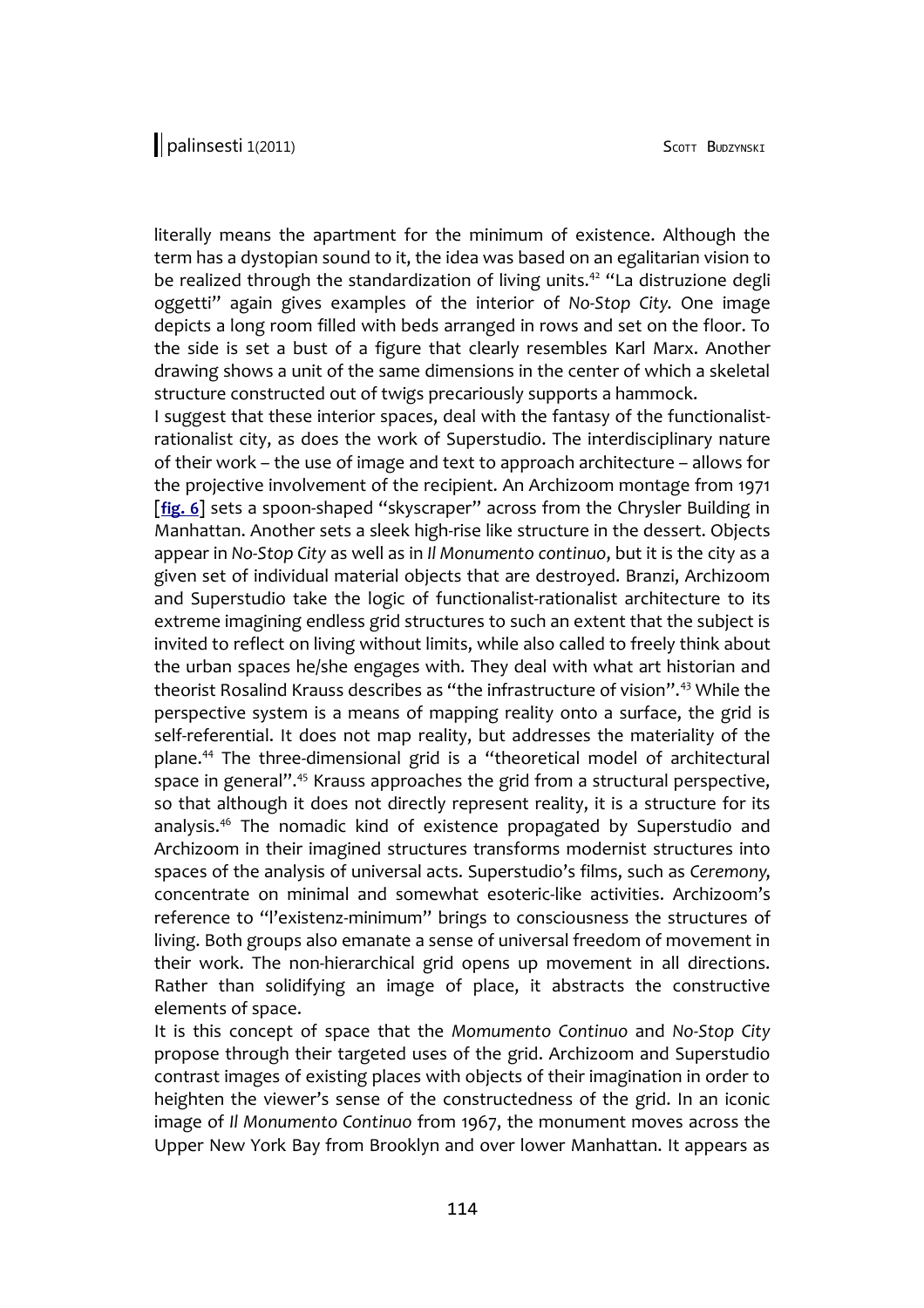three separate horizontal slabs held up by supports. They join together through a bisecting rectangular volume and continue on as two outer planes which wrap round Lower Manhattan and frame it through a another opposing volume and resume their tripartite division only to unify into a single surface, which flows over New Jersey and seems to go on endlessly across America. On the surface of the monument the blue sky and white clouds are subtly reflected. New York City is an archetypical American grid patterned city. Yet it is a city marked by overlays of history and eclectic stone facades. Superstudio's construction locks in the metropolis's endlessness.<sup>[47](#page-18-10)</sup> Like Archizoom's spoon high-rise set in Manhattan, Superstudio's monument is out of place and surreal. The grid of New York City becomes striated through the smoothness of the imaginative monument.

Superstudio and Archizoom's space is at odds with the material urban place. Their montages show their various architectural images in disjunction with the bound spaces into which they are placed. Existing largely as magazine presentations with abundant text concerning theoretical issues, *Il Monumento Continuo* and *No-Stop City* are free of the danger of becoming solidified in concrete and steel. Modern forms, materials and related social processes are pictured, re-arranged and reflected upon. The contribution of Superstudio and their *Il Monumento Continuo* and Archizoom and their *No-Stop City* to the discipline of architecture is to situate the architectural object between objecthood and imagination. While the particular works of Superstudio and Archizoom discussed here rarely deal with realized objects, they play with the city as object and in doing so destroy its materiality. Supersizing modernist forms, they create urban representations of endless possibilities which are both a critique of the consumerist city and a method for playfully engaging with it. The visions they give are somewhere between the existent, that which is taken as inspiration, and fantasy and call for imaginary interventions in the lived environment. *Superarchitettura* utilizes that intermedial nature of architecture as a discipline within a matrix of the built, of the planned, of images and texts. It expands the field as a theoretical model for creatively rethinking space as representation.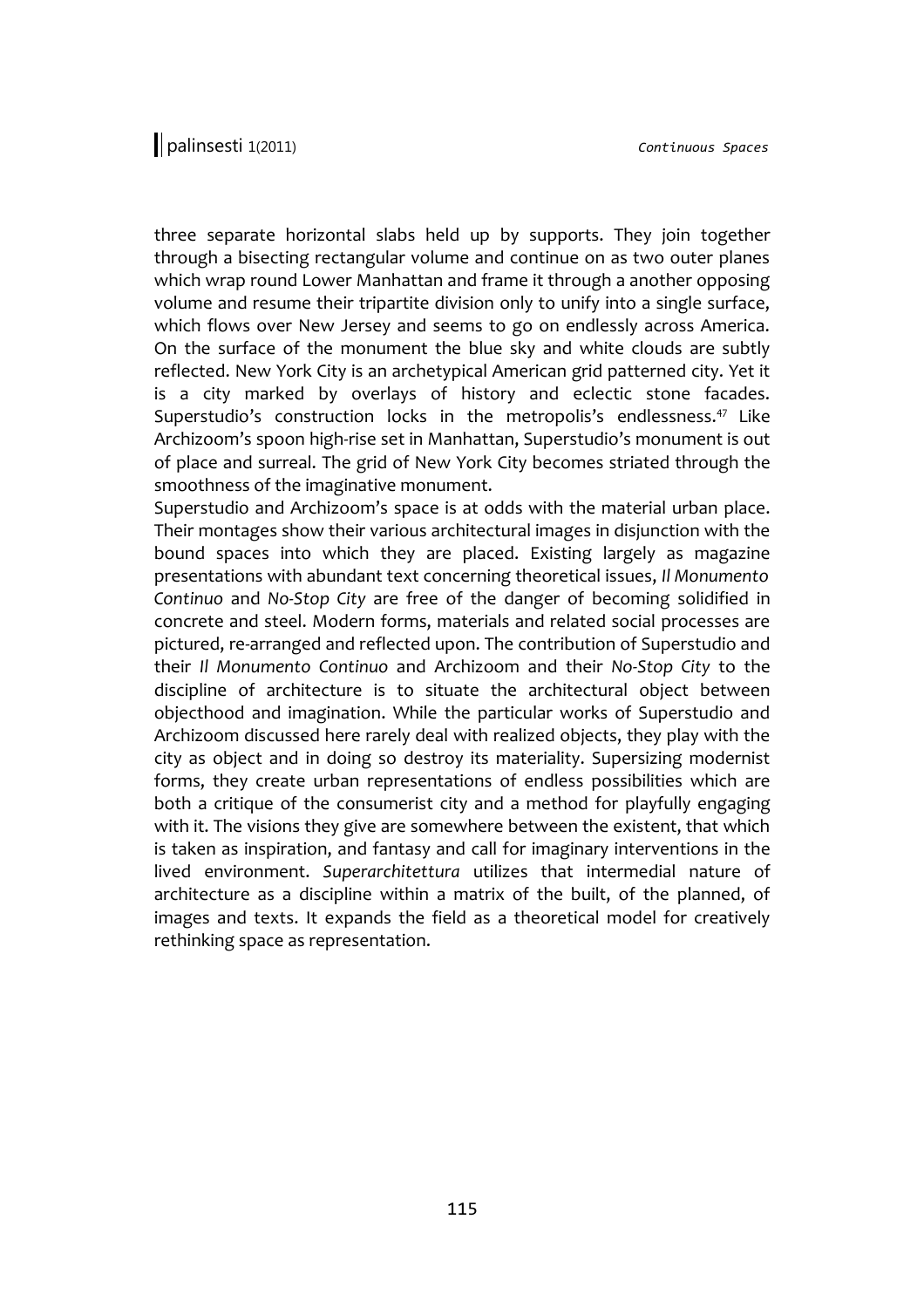## **PLATES**

1 Archizoom, *No-Stop City*, 1971. Cross-section. From *Domus*, March 1971.

2 Archizoom, *No-Stop City. Residential Parkings Climatic Universal Sistem*, 1971. Titlepage from *Domus*, March 1971.

3 Archizoom, *No-Stop City. Paesaggio interno-interior landscape*, 1972. Wood, metal, paper, board, glass and mirror glass, with tempera and acrylic, each 183 x 70 x 43 cm. Pictured for *Domus,* March 1971.

4 Superstudio, *Stanza di Graz*, per *Trigon 69*, 1969. Photograph of the display, Kunsthalle Joanneum, Graz. From *Domus*, December 1969.

5 Superstudio, *La vita/Supersuperficie: La frutta e il vino*, 1971. Photo-montage and collage. From the storyboard published in: *Casabella*, July 1972.

6 Superstudio, *Il Monumento Continuo, New New York*, 1969. Print Serigraphy, 70,3 x 100 cm. From *Domus*, December 1969.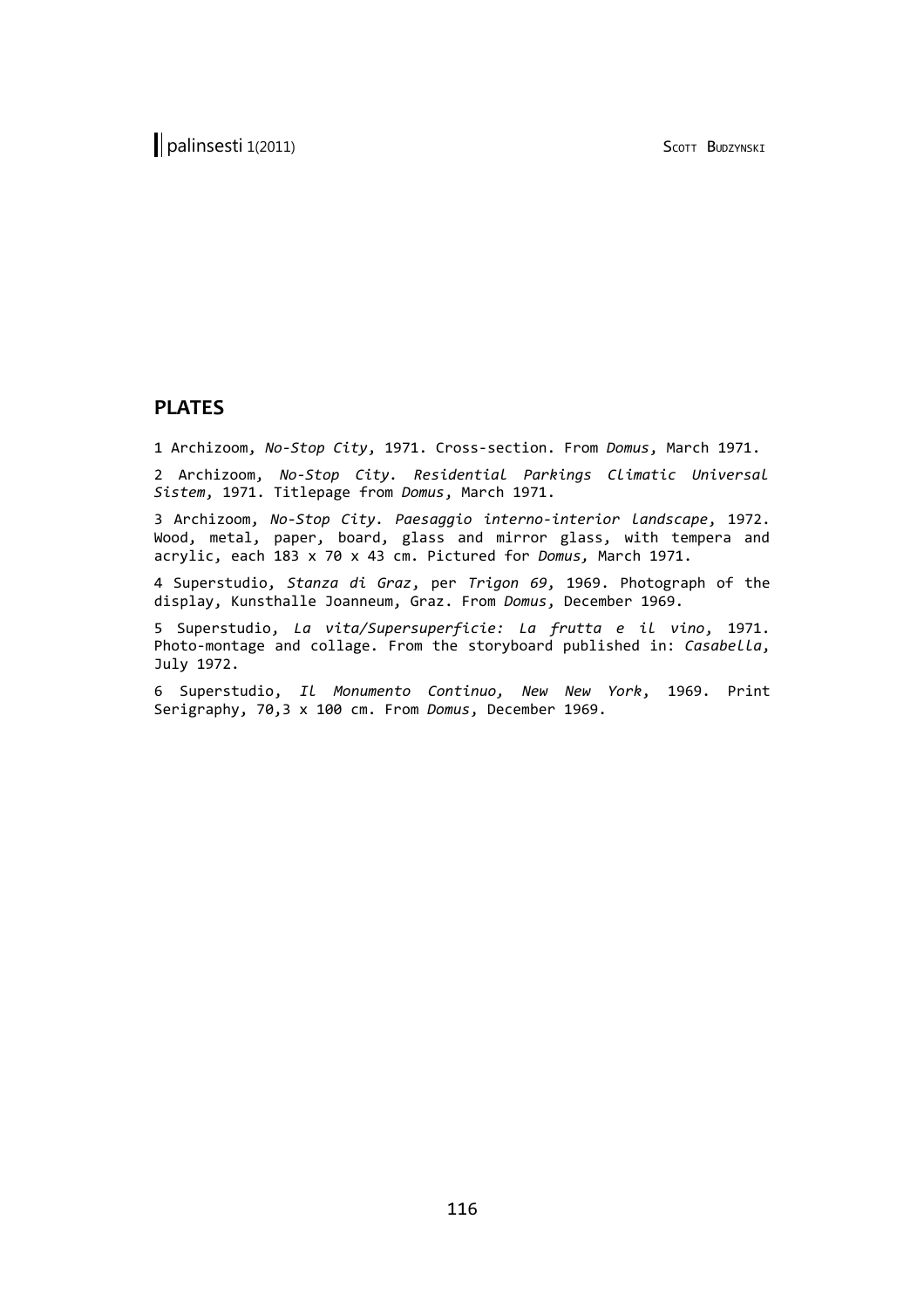- <span id="page-16-0"></span><sup>1</sup> Annette Geiger, "Imaginäre Architekturen - Räume, Medien und Fiktionen. Zur Einführung", in *Imaginäre Architekturen. Raum und Stadt als Vorstellung,* edited by Annette Geiger, Stefanie Hennecke and Christin Kemp (Berlin: Reimer Verlag, 2006), 10. Translation by the author.
- <span id="page-16-1"></span><sup>2</sup> Donald Winnicott, "The Concept of a Healthy Individual", in *Home is Where We Start From: Essays by a Psychoanalyst*, edited by Clare Winnicott, Ray Shepard and Madeline Davis (New York: Norton, 1986), 21-38. Originally given as a talk to the Royal Medico-Psychological Association, Psychotherapy and Social Psychiatry Section, March 8, 1967.
- <span id="page-16-2"></span><sup>3</sup> Christopher Bollas, *The Evocative Object World* (London: Routledge, 2009), 64.
- <span id="page-16-3"></span>4 Ibid., 63.
- <span id="page-16-4"></span>5 Le Corbusier, *Towards a New Architecture*, (New York: Dover, 1986). Originally published as *Vers une architecture* (Paris, Crès, 1923).
- <span id="page-16-5"></span>6 Thomas Crow, *The Rise of the Sixties: American and European Art in the Era of Dissent* (1996; repr., New Haven, CT: Yale University Press, 2004), 11-12.
- <span id="page-16-6"></span><sup>7</sup> *Megastructure Reloaded: Visionary Architecture and Urban Design of the Sixties Reflected by Contemporary Artists*, edited by Sabrina van der Ley and Markus Richter (Ostfildern: Hatje Cantz Verlag, 2008), 278- 279.
- <span id="page-16-7"></span>Marie Therese Stauffer, "Critique of Pure Structure: The Utopias of Archizoom and Superstudio", in ibid., 211-216.
- <span id="page-16-8"></span><sup>9</sup> Marie Theres Stauffer, *Figurationen des Utopischen: Theoretische Projekte von Archizoom und Superstudio* (Munich: Deutscher Kunstverlag, 2008), 18.
- <span id="page-16-9"></span><sup>10</sup> The Manifesto was published for the second exhibition of Superarchitettura (Modena: Galleria Comunale, 1967). Reprinted in Stauffer, *Figurationen des Utopischen*, 260: "La superarchitettura é l'architettura della superproduzione, del superconsumo, della superinduzione al consumo, del supermarket, del superman e della benzina super". "La SUPERARCHITETTURA accetta

la logica della produzione e del consumo e vi esercita un'azione demistificante. È un'architettura di immagini con una forte carica di figurabilità, capace cioè di indurre il suo stesso consumo. È un'architettura con la carica eversiva della pubblicità, ma ancor più efficace poiché inserisce immagini cariche di intenzionalità in un 'grande disegno' e nella realtà della città con tutte le sue permanenze e la suo storia". Translation by the author.

- <span id="page-16-10"></span><sup>11</sup> Archizoom, "Archizoom Associati", *IN*, May - June 1972, 15-23. "La Fabbrica e il Supermarket diventano di fatto i veri modelli campione della città futura: strutture urbane ottimali, potenzialmente infinite, dove le funzioni si dispongono spontaneamente su di un piano libero, reso omogeneo da un sistema di microclimatizzazione e informazione ottimale" (ibid., 23). Translation by the author.
- <span id="page-16-11"></span> $12$  Spelling of system as given by Archizoom.
- <span id="page-16-12"></span><sup>13</sup> Lucy Lippard, *Pop Art* (1966; repr., London: Thames and Hudson, 2004), 90.
- <span id="page-16-13"></span><sup>14</sup> Superstudio, "Design d'invenzione e design d'evasione", *Domus*, June 1969, 56: "Si ricordi però che *è la poesia che fa abitare,* e che la vita si svolge non solo in scatole ermetiche per piccole vite parallele, ma anche nella città e nelle auto, nei supermarkets, nei cinematografi, sulle autostrade… E un oggetto può essere un'avventura dello spazio, o un oggetto di culto e venerazione, e diventare un nodo luminoso di relazioni…". Translation by the author.
- <span id="page-16-14"></span><sup>15</sup> Stauffer, *Figurationen des Utopischen*, 54-55.
- <span id="page-16-15"></span><sup>16</sup> Michael Fried, "Art and Objecthood", in *Art and Objecthood* (Chicago: The University of Chicago Press, 1998), 164. Originally published in *Artforum*,June 1967, 12-23.
- <span id="page-16-16"></span><sup>17</sup> Superstudio, "La Vita/Supersuperficie," *Casabella*, July 1972, 20.
- <span id="page-16-17"></span><sup>18</sup> Superstudio, *Ceremony* (1973), film.
- <span id="page-16-18"></span><sup>19</sup> Le Corbusier, *Towards a New Architecture*, 110-111.
- <span id="page-16-19"></span><sup>20</sup> Hanno-Walter Kruft, *Städte in Utopia: Die Idealstadt vom 15. bis zum 18. Jahrhundert*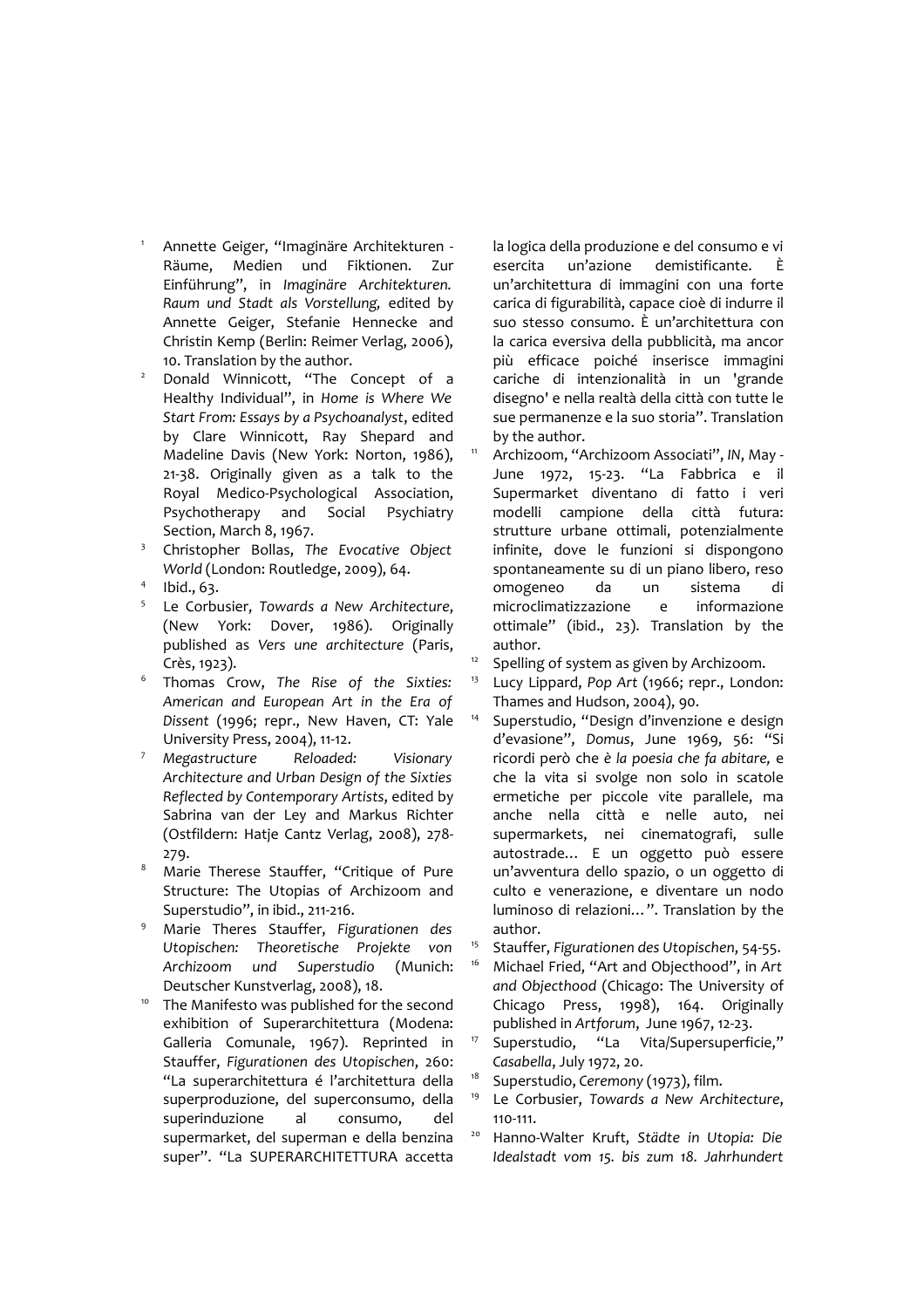<span id="page-17-0"></span>(Munich: Beck, 1989).

- <sup>21</sup> Superstudio, "Twelve Cautionary Tales for Christmas: Premonitions of the Mystical Rebirth of Urbansim", *AD*, no.12 (1971), 737- 742.
- <span id="page-17-1"></span> $22$  Ibid., 739.
- <span id="page-17-2"></span><sup>23</sup> Alan Colquhoun, *Modern Architecture* (Oxford: Oxford University Press, 2002), 213.
- <span id="page-17-3"></span> $24$  Ibid.
- <span id="page-17-4"></span><sup>25</sup> Simon Sadler, *The Situationist City* (Cambridge, MA: MIT Press, 1998), 92-93.
- <span id="page-17-5"></span> $26$  Ibid.
- <span id="page-17-6"></span><sup>27</sup> Van der Ley and Richter, *Megastructure Reloaded,* 277.
- <span id="page-17-7"></span><sup>28</sup> David Pinder, *Visions of the City: Utopianism, Power and Politics in Twentieth-Century Ubanism* (New York: Routledge, 2005), 197- 198: "Constant argued that New Babylon was the '*experimental thought and play model* for the establishment of principles for a new and different culture'. He described it as 'the object of a mass creativity' that was based on 'the activation of the enormous creative potential which, now unused, is present in the masses'".
- <span id="page-17-8"></span><sup>29</sup> Martino Stierli, "Das verdrängte Gedächtnis der Postmoderne", *Neue Züricher Zeitung*, December 13, 2003.
- <span id="page-17-9"></span><sup>30</sup> Robert Venturi and Denise Scott Brown, "Preface to The First Edition", in Robert Venturi, Denise Scott Brown and Steven Izenour, *Learning from Las Vegas: The Forgotten Symbolism of Architectural Form* (1972; repr., Cambridge, MA: The MIT Press, 1977), xi-xiv.
- <span id="page-17-10"></span><sup>31</sup> Venturi, Scott Brown and Izenour, *Learning from Las Vegas*,13: "The A&P parking lot is a current phase in the evolution of vast space since Versailles. The space that divides highspeed highway and low, sparse buildings produces no enclosure and little direction. To move through a piazza is to move between high enclosing forms. To move through this landscape is to move over vast expansive texture: the mega texture of the commercial landscape. The parking lot is the parterre of the asphalt landscape. The patterns of parking lines give direction much as the paving patterns, curbs,

borders, and *tapis vert* give direction in Versailles; grids of lamp posts substitute for obelisks, rows of urns and statues as points of identity and continuity in the vast space. But it is the highway signs, through their sculptural forms or pictorial silhouettes, their particular positions in space, their inflected shapes and their graphic meanings, that identify and unify the mega texture. They make verbal and symbolic connections through space, communicating a complexity of meanings through hundreds of associations in few seconds from far away. Symbol dominates space. Architecture is not enough. Because the spatial relationships are made by symbols more than by forms, architecture in this landscape becomes symbol in space rather than form in space. Architecture defines very little: The big sign and the little building is the rule of Route 66".

- <span id="page-17-11"></span><sup>32</sup> Andrea Branzi, *Learning from Milan: Design and the Second Modernity*, trans. Huw Evans (Cambridge, MA: The MIT Press, 1988), 11. Originally published as *Pomeriggi alla media industria: Design e Seconda Modernità* (Milan: Idea Books Edizioni, 1988).
- <span id="page-17-12"></span><sup>33</sup> John N. Martin and Primo Moroni, *La Luna Sotto Casa: Milano tra rivolta esistenziale e movimenti politici* (Milan: ShaKe, 2007), 11- 14.
- <span id="page-17-13"></span><sup>34</sup> Ibid., 122-123.
- <span id="page-17-15"></span><span id="page-17-14"></span><sup>35</sup> Ibid., 124.
	- Mary Louise Lobsinger, "Architectural Utopias and *La Nuova Dimensione*. Turin in the 1960s", in *Italian Cityscapes: Culture and Urban Change in Contemporary Italy*, edited by Robert Lumley and John Foot (Exeter: University of Exeter Press, 2004), 77-89. "The terms 'city' and 'architecture' were no longer sufficient to describe the complex consequences of recent urbanisation, that is, the tension between the *centripetal* forces of the traditional city and the *centrifugal* dispersement of mobile populations. A new reality was unfolding in metropolitan areas that seemed to be overturning all established modles in its 'unbridled course'. Italian architects saw this